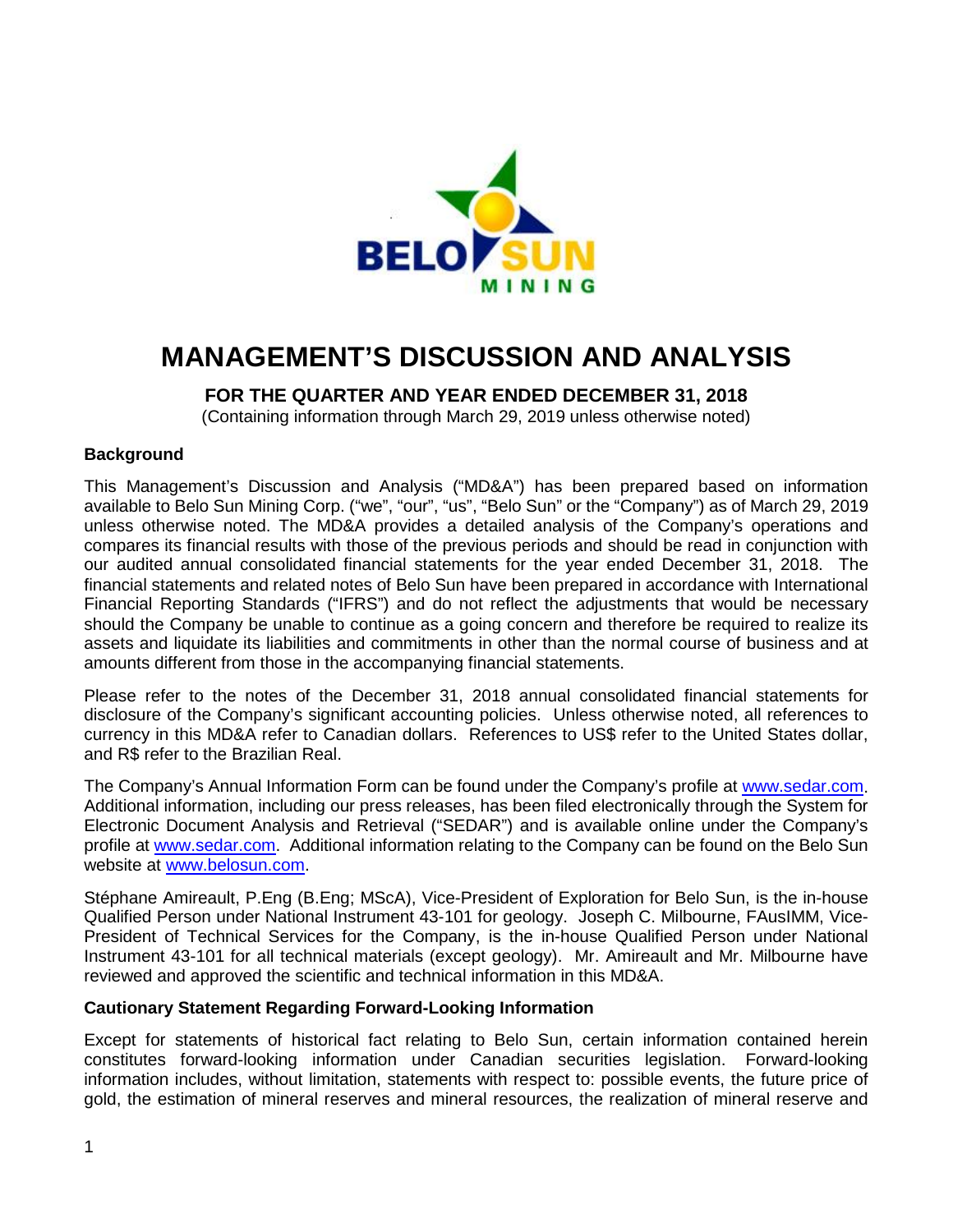mineral resource estimates, the timing and amount of estimated future production, costs of production, capital expenditures, costs and timing of the development of projects and new deposits, timing and status to resolve legal claims or injunctions, success of exploration, development and mining activities, permitting timelines, currency fluctuations, requirements for additional capital, government regulation of mining operations, environmental risks, unanticipated reclamation expenses, title disputes or claims and limitations on insurance coverage. The words "anticipates", ''plans'', ''expects'', "indicative", "intend", ''scheduled'', "timeline", ''estimates'', ''forecasts", "guidance", "opportunity", "outlook", "potential", "projected", "schedule", "seek", "strategy", "study" (including, without limitation, as may be qualified by "feasibility" and "pre-feasibility"), "targets", "models", or ''believes'', or variations of or similar such words and phrases or statements that certain actions, events or results ''may'', ''could'', ''would'', or ''should'', "might", or "will be taken", "occur" or "be achieved" and similar expressions identify forward-looking information. Forward-looking information is necessarily based upon a number of estimates and assumptions that, while considered reasonable by Belo Sun and its external professional advisors as of the date of such statements, are inherently subject to significant business, economic and competitive uncertainties and contingencies. There can be no assurance that forward-looking statements will prove to be accurate, as actual results and future events could differ materially from those anticipated in such statements.

Forward-looking information is provided for the purpose of providing information about management's expectations and plans relating to the future. All of the forward-looking statements made in this MD&A are qualified by these cautionary statements and those made in our other filings with the securities regulators of Canada including, but not limited to, the cautionary statements made in the ''Risk Factors'' section of our most recently filed Annual Information Form and this MD&A. These factors are not intended to represent a complete list of the factors that could affect Belo Sun. Economic analyses (including mineral reserve and mineral resource estimates) in technical reports are based on commodity prices, costs, sales, revenue and other assumptions and projections that can change significantly over short periods of time. As a result, economic information in a technical report can quickly become outdated. Belo Sun disclaims any intention or obligation to update or revise any forward-looking information or to explain any material difference between subsequent events and such forward-looking information, except to the extent required by applicable law and regulations.

# **Overview of the Company**

Belo Sun is a Canadian-based mineral exploration and development company with a portfolio of goldfocused properties in Brazil including its principal project, the Volta Grande Project in Pará State. Belo Sun's other properties are the Patrocinio Gold Project in Pará State and the Rainbow Alexandrite Project in Goias State.

Highlights for the year ended December 31, 2018 include:

- The Company engaged JGP Consultoria e Participacoes Ltda to assist in the completion of the indigenous study in compliance with the guidelines of the Indigenous Affairs Agency of Brazil ("Funai"). An interim order was issued by the Brazilian Federal Regional Court suspending the Company's Construction Licence ("LI") until an indigenous study approved by Funai has been completed. The work is progressing positively and cooperatively.
- The Company established an Advisory Board for Indigenous, Community and Environmental Affairs (ICEA). The Advisory Board's role will be to provide strategic assistance in completing the indigenous study and advising on matters pertaining to the environment, local communities and indigenous peoples during the construction and operating stages of the Volta Grande Project.
- The geology team has completed the re-logging of drill core and the compilation of accumulated data in mineral resource areas peripheral to the Volta Grande Project. These areas were not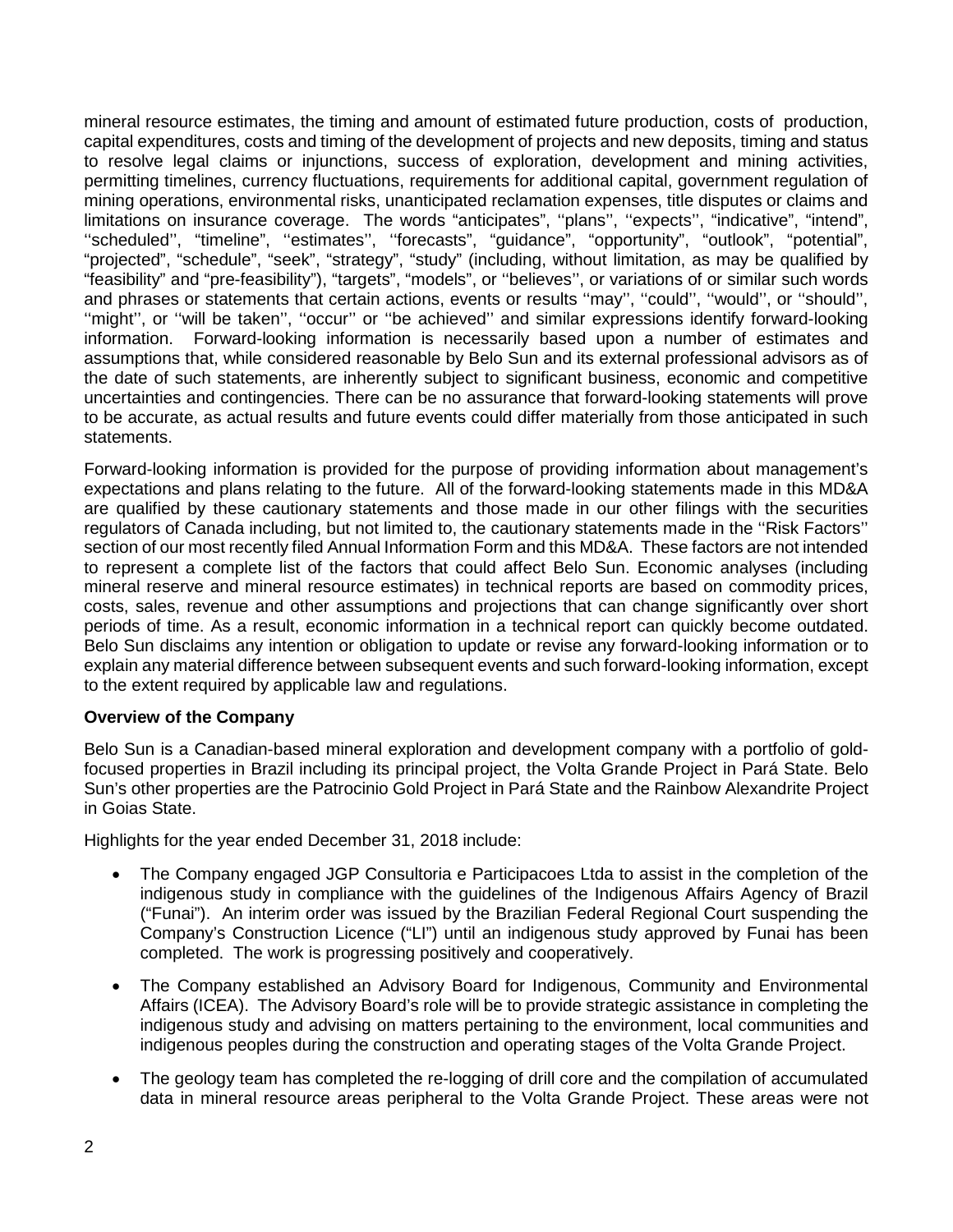included in the NI 43-101 mineral reserve used in the 2015 Feasibility Study and represent additional growth potential opportunities with more exploration and infill drilling. Drill programs are being mapped out to potentially further expand the mineral resource in each area as soon as the Company resumes its field work.

- The Company has been working closely with the process plant provider in establishing terms for the execution of the facility at the Volta Grande Project once the LI is reinstated. The Company signed an amendment to the Engineering, Procurement and Construction agreement with the provider, FLSmidth, whereby the contract is suspended for the later of i) the date on which the injuction is removed or ii) one year from the date of amendment. A notice of credit was received by the Company confirming FLSmidth holds US\$1,200,000 on behalf of the Company which will be applied towards a purchase of a new SAG Mill from FLSmidth.
- The Company continues to advance work related to the LI conditions, specifically related to the environment, community, operating standards and documentation. The Company recently awarded a contract to Pimenta de Avila Consultoria Ltda regarding engineering for the advancement of the Volta Grande Project.

# **Outlook**

For 2019, the Company continues to focus on the advancement of the Volta Grande Project with four main objectives:

- 1) Execute the indigenous studies in accordance with the guidelines and protocols prescribed.
- 2) Continue project optimization with engineering and geochemical characterization studies, construction planning optimization and capital and operational cost reviews.
- 3) Continue to seek and evaluate the best funding solution for the Volta Grande Project.
- 4) Continue low level exploration activities.

In February 2017, Belo Sun received its LI for the Volta Grande Project from the Brazilian State Government of Pará. The LI is the final governmental approval authorizing the Company to proceed with construction and development of the Volta Grande Project. The Volta Grande Project consists of an open pit, a gold recovery process facility, water and tailings management and supporting infrastructure.

In April 2017, the Company received an interim suspension order related to the LI by the Brazilian Federal Court (the "Court"). According to the order, the LI has been suspended until the indigenous study, completed by the Company, has been approved by Funai, the indigenous affairs agency of Brazil. According to Brazilian regulations, indigenous studies are required only if indigenous lands are located less than 10 km from a mining project. The Company however completed indigenous studies on the two closest indigenous lands, located 12 and 16 km away from the Volta Grande Project, which was accepted by the Secretary of State for Environment and Sustainability ("SEMAS"). The interim decision by the Court was granted without hearing arguments from either the State of Para or from the Company. In December 2017, the Federal Court of Appeals in Brasilia decided to uphold the suspension. The Company has commenced work on an indigenous study that complies with the agency's protocols.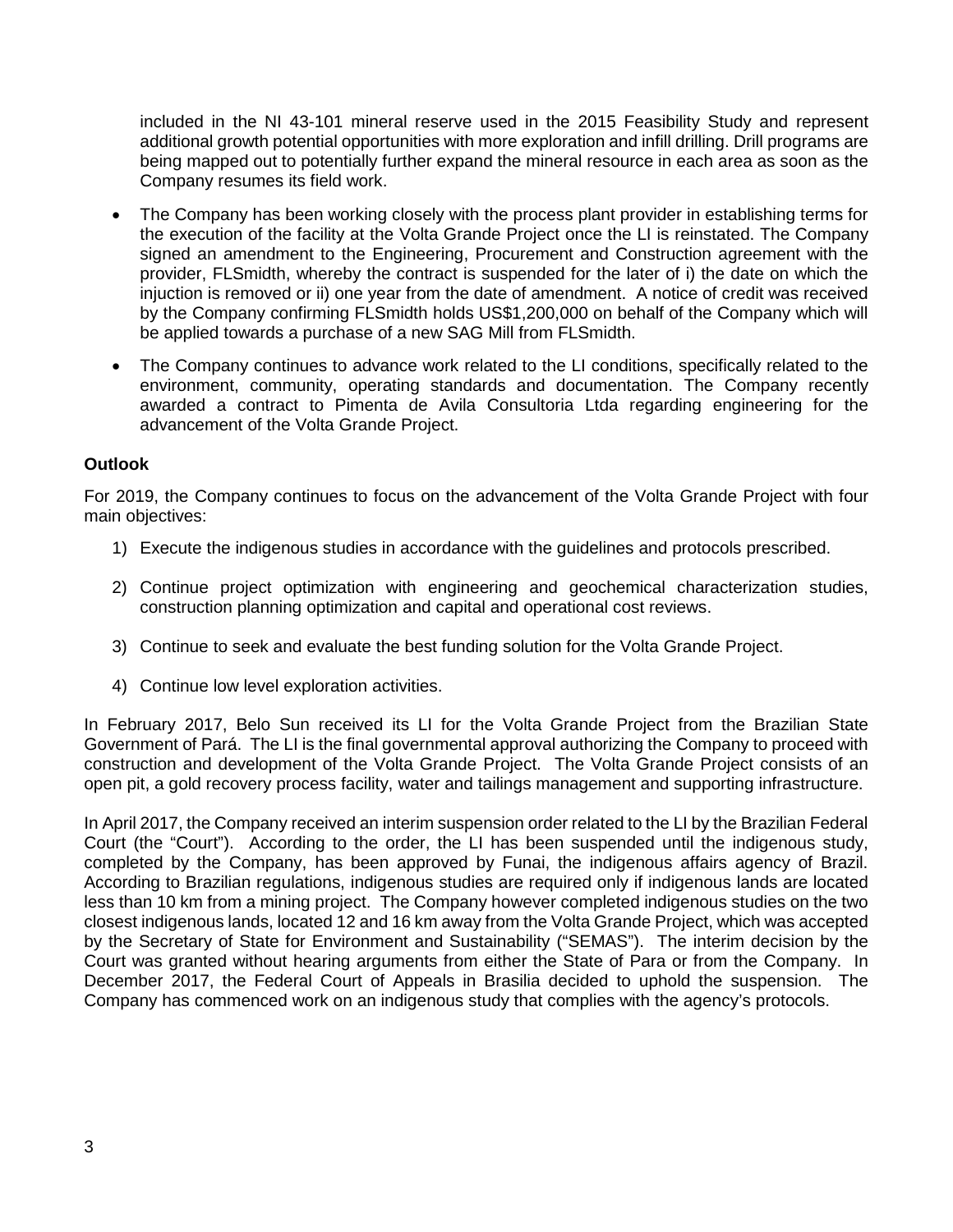# **Annual Results**

|                               | 2018         | 2017         | 2016                                          |  |  |
|-------------------------------|--------------|--------------|-----------------------------------------------|--|--|
| Net loss                      |              |              | $(\$8,063,871)$ (\$12,488,792) (\$15,478,129) |  |  |
| Net loss per share            | (\$0.02)     | (\$0.03)     | (\$0.04)                                      |  |  |
| <b>Working Capital*</b>       | \$31,148,631 | \$57,076,054 | \$74,384,000                                  |  |  |
| <b>Total Assets</b>           | \$67,552,607 |              | \$82,932,208 \$95,366,185                     |  |  |
| Total Non-current Liabilities | \$0          | \$1,084,663  | \$1,223,172                                   |  |  |

# **Summary of Quarterly Results**

The following is a summary of the Company's financial results for the eight most recently completed quarters:

|                                         | Q4-2018      | Q3-2018                                                  | Q2-2018      | Q1-2018       | Q4-2017      | Q3-2017       | Q2-2017      | Q1-2017       |
|-----------------------------------------|--------------|----------------------------------------------------------|--------------|---------------|--------------|---------------|--------------|---------------|
|                                         | 31-Dec       | 30-Sep                                                   | 30-Jun       | 31-Mar        | 31-Dec       | 30-Sep        | 30-Jun       | 31-Mar        |
|                                         | 2018         | 2018                                                     | 2018         | 2018          | 2017         | 2017          | 2017         | 2017          |
| Net loss                                |              | $(\$2,316,753)$ \, $(\{1,842,934\}$ \, $(\{1,933,049\})$ |              | (\$1,971,135) | (\$400,229)  | (\$2,612,725) | (\$636,995)  | (\$8,838,843) |
| Net loss per share                      | (\$0.01)     | (\$0.00)                                                 | (\$0.00)     | (\$0.00)      | (\$0.00)     | $(\$0.01)$    | (\$0.00)     | (\$0.02)      |
| Working Capital*                        | \$0          | \$33,600,506                                             | \$35,154,468 | \$52,114,375  | \$57,076,054 | \$58,039,997  | \$61,049,695 | \$63,862,795  |
| <b>Total Assets</b>                     | \$67,552,607 | \$68,816,946                                             | \$71,449,648 | \$82,892,109  | \$82,932,208 | \$85,160,553  | \$87,434,108 | \$90,178,134  |
| <b>Total Non-current</b><br>Liabilities | \$0          | \$0                                                      | \$0          | \$869,497     | \$1,084,663  | \$1,265,490   | \$1,039,188  | \$2,317,396   |

\* Working Capital is defined as current assets minus current liabilities. Working capital is a Non-IFRS figure without a standardized meaning. Please see "Non-IFRS Measures" below for a reconciliation.

# Factors Affecting Comparability of Quarters

Results of operations can vary significantly as a result of a number of factors. The Company's level of activity and expenditures during a specific quarter are influenced by a number of factors, including the level of working capital, the availability of external financing, the time required to gather, analyze and report on geological data related to its properties and the nature of activity, and the number of personnel required to advance each individual project.

In addition, the granting of stock options and deferred share units ("DSUs") in a particular quarter gives rise to share-based compensation expense. In the fourth quarter of 2018, the Company recorded sharebased compensation expense of \$246,348 (Q3-2018 – \$286,443; Q2-2018 – \$746,606; Q1-2018 –  $$(190,691);$  Q4-2017 -  $$(1,489,154);$  Q3-2017 -  $$452,692;$  Q2-2017 -  $$(1,446,353);$  Q1-2017 -\$4,425,543). Share-based compensation expense is dependent on vesting terms, and front-loaded accrual methods, and DSU expense in particular was dependent on the value of the Company's share price which fluctuated. In April 2018, the Company purchased, through an independent trustee, its own shares from the secondary market with the intent of using these shares to satisfy the DSU obligations. As a result, the accounting treatment changed and the DSUs value is fixed at the share price on the date of change. DSU expense will continue to fluctuate in accordance with vesting terms. The credits during Q1-2018, Q4-2017 and Q2-2017 result from a decrease of the Company's share price on the DSU value.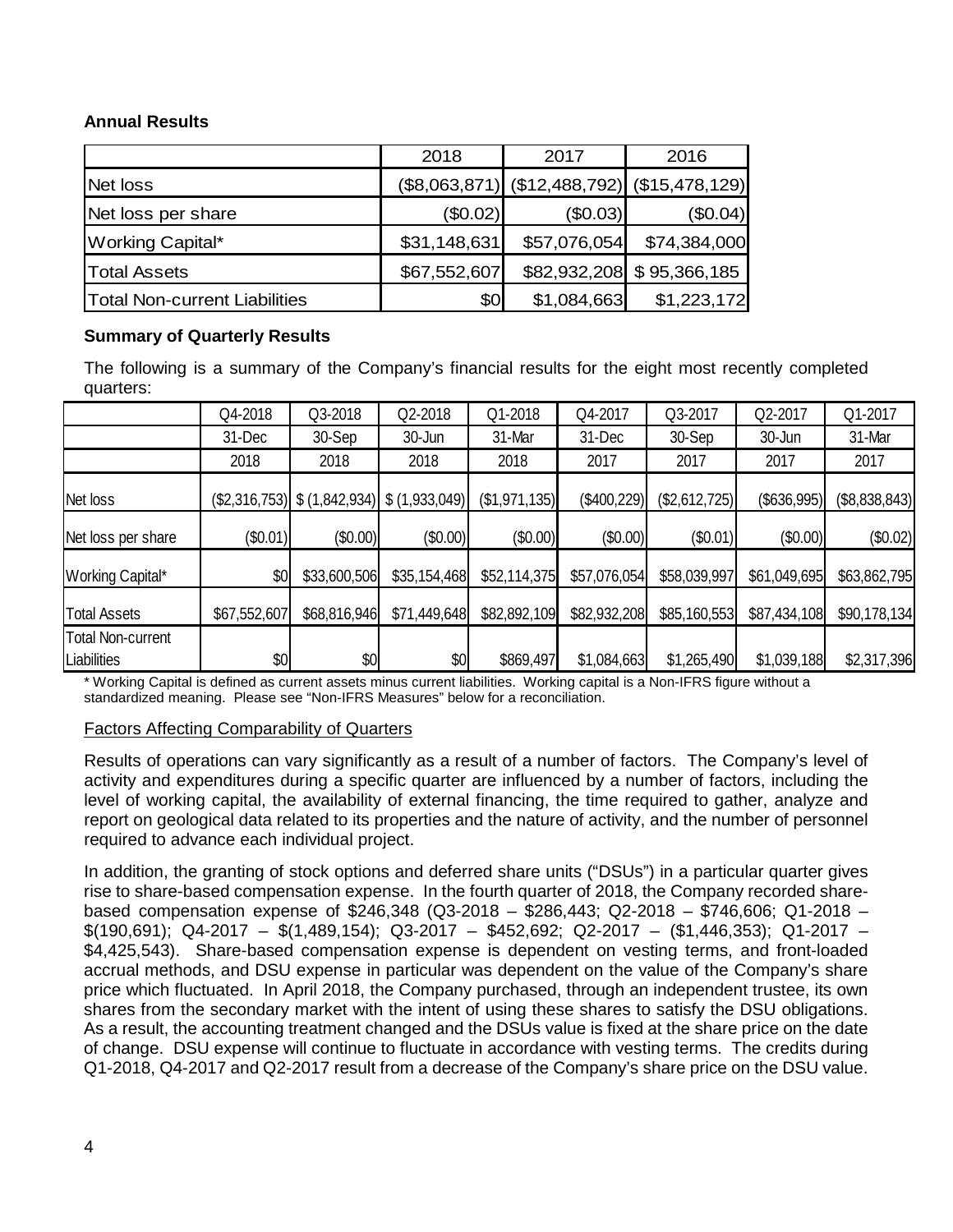Exploration expenditures during quarters vary and can cause earnings to fluctuate. In the fourth quarter of 2018, the Company recorded exploration and evaluation expenses (including engineering studies) of \$946,589 (Q3-2018 – \$745,318; Q2-2018 – \$797,198; Q1-2018 – \$831,335; Q4-2017 – \$592,587; Q3- 2017 – \$746,863; Q2-2017 – \$737,204; Q1-2017 – \$1,250,641). The Company began deferring development expenditures, including engineering expenses, during the first quarter of 2017. As a result of the suspension of the LI, minimal expenditures were deferred during 2018 as the Company has been focusing on the indigenous study.

Also contributing to fluctuating quarterly net losses are changes in foreign exchange rates. The Company holds a portion of its monetary assets and liabilities in Brazil and therefore changes in the rate of exchange between the Brazilian Real, United States dollar and the Canadian dollar result in reported gains and losses on foreign currency fluctuations.

The decrease in total assets during Q2-2018 is due in part to the cash outlay required to purchase the Company's shares from the secondary market for its DSU obligations. As well, the Company completed the purchase and cancellation of approximately 22 million of its common shares during the quarter resulting in a cash outlay of approximately \$5 million. The non-current liabilities represents the DSU liability for those DSUs that vest more than one year from the period end. Increases and decreases during the periods reflected new grants, increases or decreases in the Company's share price, as well as movement of the liability to current. This decreased to \$nil in Q2-2018 as a result of the change in accounting treatment whereby, effective April 2018, the DSUs are treated as equity as they are expected to be paid out in common shares of the Company.

# **Results of Operations – Financial**

The following is a discussion of the results of operations of the Company for the quarter and year ended December 31, 2018. This should be read in conjunction with the Company's audited annual consolidated financial statements for the year ended December 31, 2018 and related notes.

For the quarters ended:

|                                     | Quarters ended December 31, |             |    |             |  |  |
|-------------------------------------|-----------------------------|-------------|----|-------------|--|--|
|                                     |                             | 2018        |    | 2017        |  |  |
| Net loss                            | \$                          | (2,316,753) | \$ | (400,229)   |  |  |
| Interest income                     |                             | (287,065)   |    | (222,858)   |  |  |
| Salaries, wages and consulting fees |                             | 910,441     |    | 979,210     |  |  |
| <b>Professional fees</b>            |                             | 44,343      |    | 72,510      |  |  |
| General and administration          |                             | 256,597     |    | 440,660     |  |  |
| Depreciation                        |                             | 25,582      |    | 36,115      |  |  |
| Share-based payments                |                             | 246,348     |    | (1,489,154) |  |  |
| Exploration and evaluation expenses |                             | 946,589     |    | 592,587     |  |  |
| Loss/(income) on foreign exchange   |                             | 173,918     |    | (8, 841)    |  |  |

For the quarter ended December 31, 2018, the Company recorded a net loss of \$2,316,753 (\$0.01 per share) compared to a net loss of \$400,229 (\$0.00 per share) for the quarter ended December 31, 2017.

Salaries, wages and consulting fees were relatively stable, with a slight decrease of \$68,769 in Q4-2018 compared to Q4-2017, a result of lower bonuses granted during the period.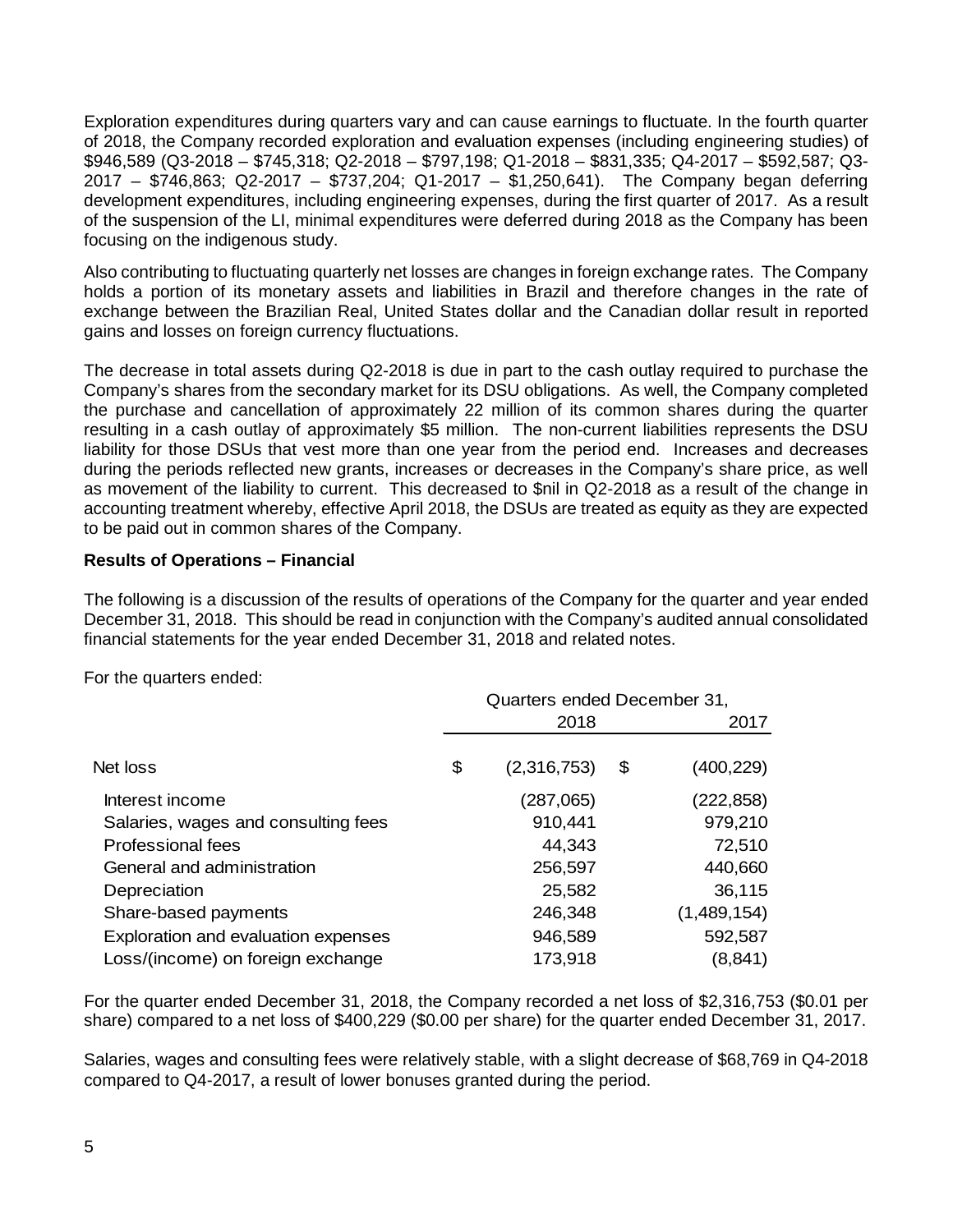Professional fees decreased by \$28,167 in Q4-2018 compared to Q4-2017. The Company incurred higher legal costs during the comparative quarter as a result of the appeal against the temporary LI suspension.

General and administration costs decreased by \$184,063 in Q4-2018 compared to Q4-2017, mainly as a result of a decrease in travel and other activities with the suspension of the LI.

The Company recorded \$246,348 in share-based payments during Q4-2018 related to the value of stock options vesting during the quarter as well as the vesting of DSUs to the Company's directors, officers and employees (Q4-2017: \$(1,489,154)). Expense related to stock options specifically was \$53,012 (Q4-2017: \$207,469). DSU expense during the quarter was \$193,336 and was a result of vesting only (Q4-2017: \$(1,696,623) which was a combination of vesting and fair value movements).

Exploration and evaluation expenses, which included costs for the indigenous study, were \$946,589 for the quarter ended December 31, 2018 compared to \$592,587 for the quarter ended December 31, 2017. The Company incurred development expenditures of \$52,287 during the current quarter which were recorded to Property, plant and equipment (Q4-2017: \$592,587 in development expenditures was incurred and capitalized).

The Company also recognized a foreign exchange loss of \$173,918 during Q4-2018 (Q4-2017: a gain of \$8,841) as a result of the effect of fluctuations in the exchange rates between the Brazilian Real and the U.S. dollar.

During the quarter ended December 31, 2018, the Company spent \$2,019,228 on operations (quarter ended December 31, 2017: \$2,195,998). The Company spent \$357,946 on property, plant and equipment, primarily land purchases, for the Volta Grande project during Q4-2018 (Q4-2017: \$624,450). There was no financing activity during Q4-2018 and Q4-2017.

For the years ended:

|                                     | Years ended December 31, |             |    |                |  |  |
|-------------------------------------|--------------------------|-------------|----|----------------|--|--|
|                                     |                          | 2018        |    | 2017           |  |  |
| Net loss                            |                          |             |    |                |  |  |
|                                     | \$                       | (8,063,871) | \$ | (12, 488, 792) |  |  |
| Interest income                     |                          | (1,097,427) |    | (770,061)      |  |  |
| Salaries, wages and consulting fees |                          | 3,455,701   |    | 4,677,768      |  |  |
| <b>Professional fees</b>            |                          | 230,546     |    | 650,172        |  |  |
| General and administration          |                          | 1,391,751   |    | 2,136,490      |  |  |
| Depreciation                        |                          | 101,426     |    | 161,995        |  |  |
| Share-based payments                |                          | 1,088,706   |    | 1,942,728      |  |  |
| Exploration and evaluation expenses |                          | 3,320,440   |    | 3,184,304      |  |  |
| <b>Engineering studies</b>          |                          |             |    | 142,991        |  |  |
| (Income)/loss on foreign exchange   |                          | (427,272)   |    | 362,405        |  |  |

For the year ended December 31, 2018, the Company recorded a net loss of \$8,063,871 (\$0.02 per share) compared to a net loss of \$12,488,792 (\$0.03 per share) for the year ended December 31, 2017.

Salaries, wages and consulting fees decreased by \$1,222,067 in 2018 compared to 2017. Reduced bonuses were granted during the current year compared to the prior year contributing to this decrease.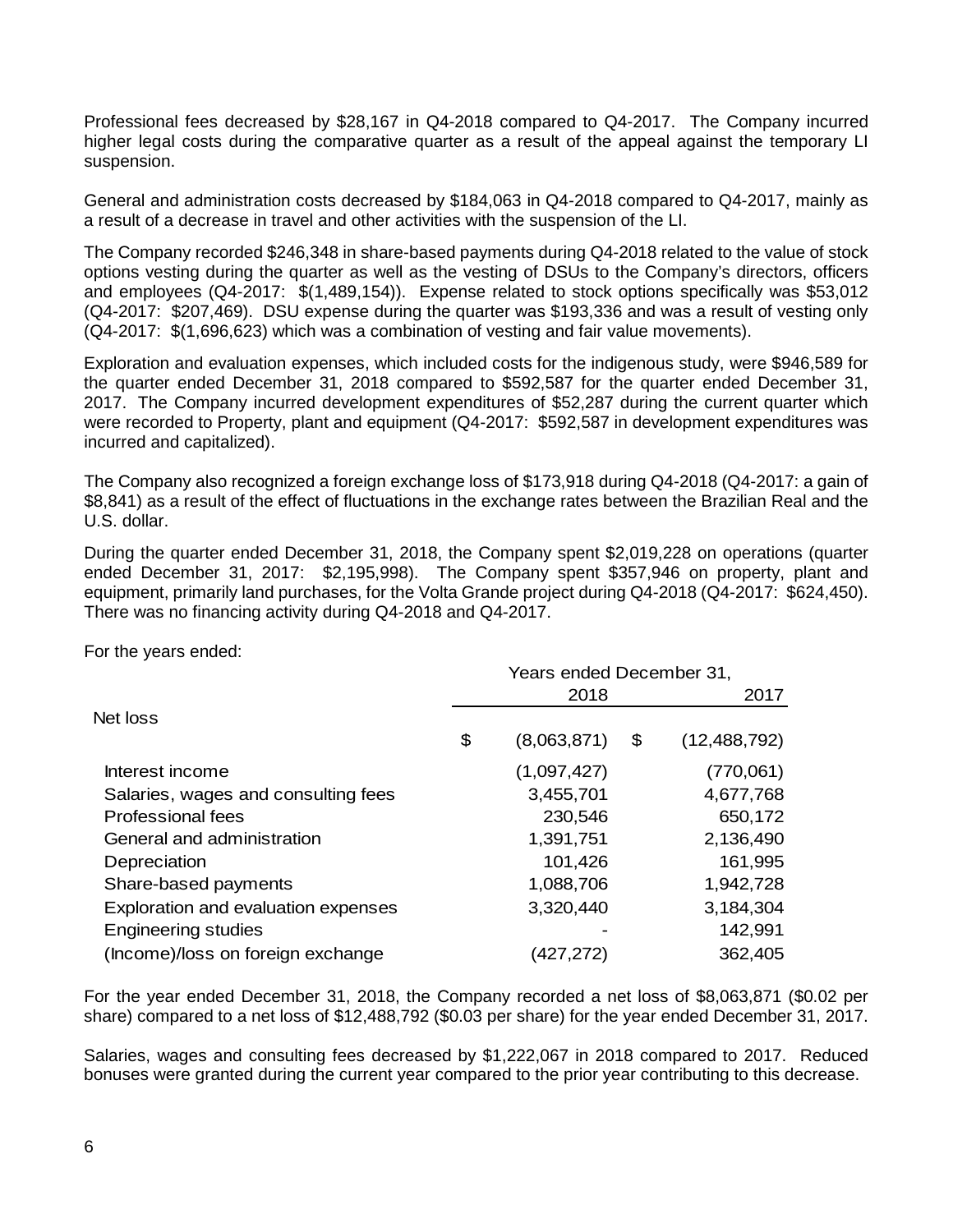Professional fees decreased by \$419,626 in 2018 compared to 2017. The Company incurred higher legal costs during the comparative period as a result of completion of the application for the LI, and the appeal against the temporary suspension.

General and administration costs decreased by \$744,739 in 2018 compared to 2017, mainly as a result of a decrease in travel and other activities with the suspension of the LI.

The Company recorded \$1,088,706 in share-based payments during 2018 related to the value of stock options granted during the period, the vesting accruals of stock options previously granted as well as the vesting of DSUs to the Company's directors, officers and employees (2017: \$1,942,728). Expense related to stock options was \$466,196 (2017: \$1,123,057). DSU expense during the period was \$622,510 (2017: \$819,671).

Exploration and evaluation expenses, which included costs for the indigenous study, were \$3,320,440 for the year ended December 31, 2018 compared to \$3,184,304 for the year ended December 31, 2017. The Company incurred \$nil in engineering costs during the year ended December 31, 2018 compared to \$142,991 during the year ended December 31, 2017. During 2017, the Company began capitalizing development expenditures. Those costs recorded as expense were incurred prior to the capitalization decision. The Company incurred development expenditures of \$52,287 during the current year (2017: \$4,109,137 was capitalized in development expenditures).

The Company also recognized foreign exchange income of \$427,272 during 2018 (2017: a loss of \$362,405) as a result of the effect of fluctuations in the exchange rates between the Brazilian Real and the U.S. dollar.

During the year ended December 31, 2018, the Company spent \$7,849,658 on operations (2017: \$10,653,839). The Company spent \$1,757,475 on property, plant and equipment for the Volta Grande project during 2018 (2017: \$5,829,786). During 2018, the Company acquired a land package for R\$7,000,000 (\$2,771,109), with payment terms over 120 days, having paid R\$4,490,949 (\$1,702,098) against this purchase as at December 31, 2018. During 2017, the Company paid a deposit against the purchase of the SAG mill, and incurred and capitalized \$4,109,137 of development expenditures. The Company loaned \$10,000,000 during 2018 to directors of the Company through the issuance of promissory notes. During the year ended December 31, 2018, the Company repurchased and cancelled shares of the Company using \$5,119,834 in cash and purchased shares held in trust for the settlement of DSUs using cash of \$4,961,668. During the comparative 2017, the Company paid \$532,754 in accrued cost of issue costs, and purchased shares held in trust for the settlement of DSUs using cash of \$226,094.

# **Liquidity and Capital Resources**

Given the nature of the Company's operations, the most relevant financial information relates primarily to current liquidity, solvency and planned expenditures. The Company's financial success will be dependent upon the development of a property that leads to the production of gold. Such development may take years to complete and the amount of resulting income, if any, is difficult to determine.

The Company currently has a negative operating cash flow and finances its mineral exploration and development activities through equity financings. The Company's financial success will be dependent on the economic viability of its mineral exploration and development properties and the extent to which it can establish economic mineral reserves and operations.

The Company had working capital (see Non-IFRS Measures) of \$31,148,631 as at December 31, 2018 (December 31, 2017 - \$57,076,054) including cash and cash equivalents of \$35,378,721 (December 31, 2017 - \$65,093,701). None of the cash equivalents are invested in asset-backed securities.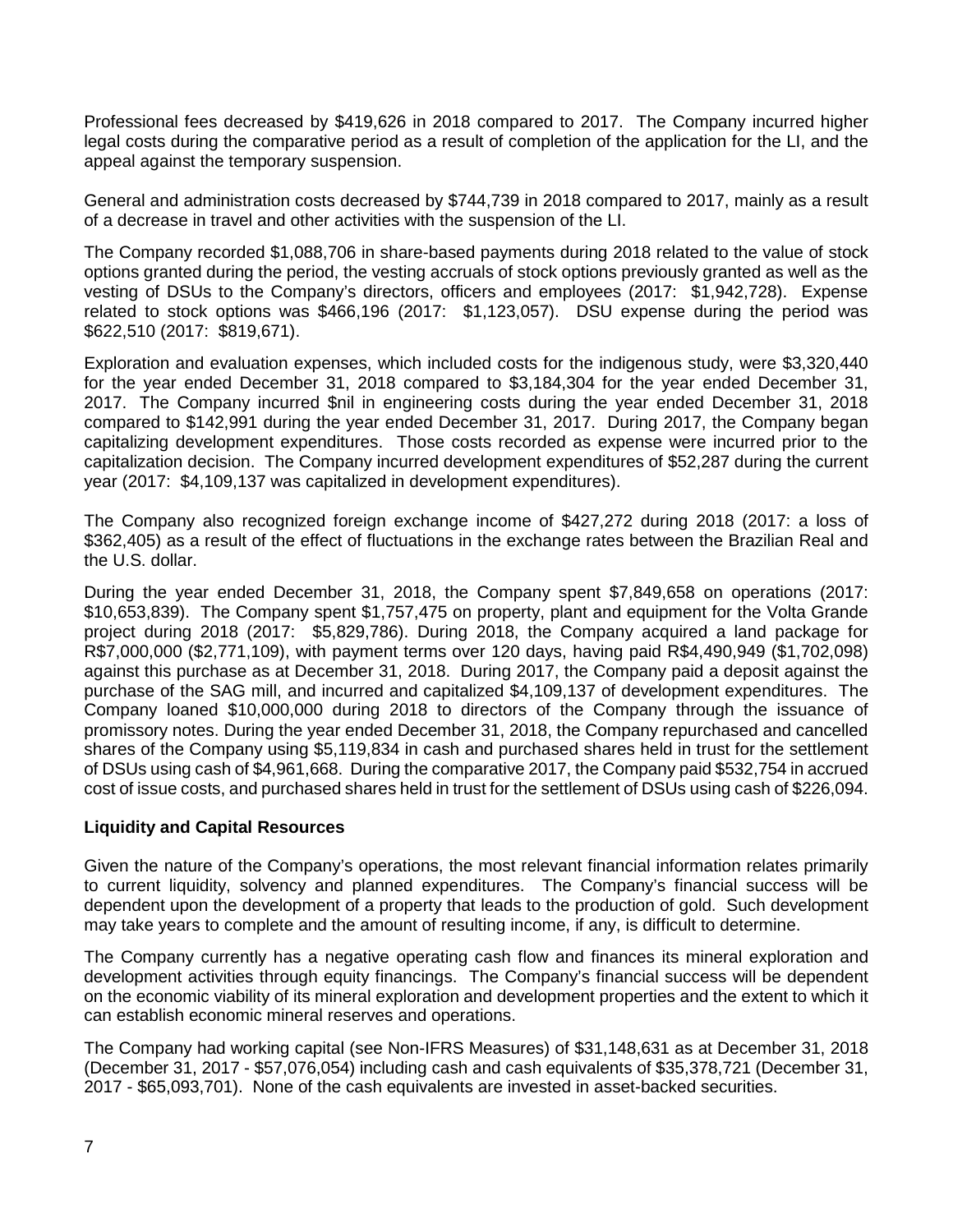In June 2018, the Company completed the purchase and cancellation of 22,958,000 of its common shares at a price of \$0.22 under its Normal Course Issuer Bid ("NCIB") using the block purchase exemption. The Company's Board of Directors believed that the underlying value of the Company was not reflected in the current market price of its common shares at that time, and has thus concluded that the repurchase and cancellation of common shares pursuant to the NCIB presently constitutes an appropriate use of financial resources.

The Company's promissory notes receivable are due from directors of the Company by April 2020, and are classified as a long-term asset.

The Company's deposit on a SAG mill has been reclassified as a Long-term deposit as a result of a renegotiation of the agreement to purchase the SAG mill and a letter of credit held by FLSmidth.

The Company is currently focusing its efforts on the Volta Grande Project.

#### Term Investment

The Company is carrying a term deposit with Banco do Brasil to fund potential amounts owing to Companhia de Pesquisa de Recoursos Minerais ("CPRM"). As at December 31, 2018, the balance of this deposit was R\$1,726,827 (\$606,980) (December 31, 2017: R\$1,642,084 (\$621,857)).

#### **Non-IFRS Measures**

The Company has referred to working capital throughout this document. Working capital is a Non-IFRS performance measure. In the gold mining industry, it is a common Non-IFRS performance measure but does not have a standardized meaning. The Company believes that, in addition to conventional measures prepared in accordance with IFRS, we and certain investors use this information to evaluate the Company's performance and ability to generate cash, profits and meet financial commitments. This Non-IFRS measure is intended to provide additional information and should not be considered in isolation or as a substitute for measures of performance prepared in accordance with IFRS. The following tables provide a reconciliation of working capital to the financial statements as at December 31, 2018 and December 31, 2017.

|                                          | December 31,<br>December 31, |                |
|------------------------------------------|------------------------------|----------------|
|                                          | 2018                         | 2017           |
| <b>Current assets</b>                    |                              |                |
| Cash and cash equivalents                | \$35,378,721                 | \$65,093,701   |
| Prepaid expenses and sundry receivables  | 227,850                      | 252,954        |
|                                          | 35,606,571                   | 65,346,655     |
| <b>Current liabilities</b>               |                              |                |
| Accounts payable and accrued liabilities | 4,457,940<br>S               | 8,270,601<br>S |
| <b>Working Capital,</b>                  |                              |                |
| current assets less current liabilities  | \$31,148,631                 | \$57,076,054   |

#### **Capital Risk Management**

The Company includes equity, comprised of issued share capital, shares held in trust for the settlement of share-based payments, share-based payment reserve and deficit, in the definition of capital. The Company's objective when managing capital is to maintain its ability to continue as a going concern in order to provide returns for shareholders and benefits for other stakeholders.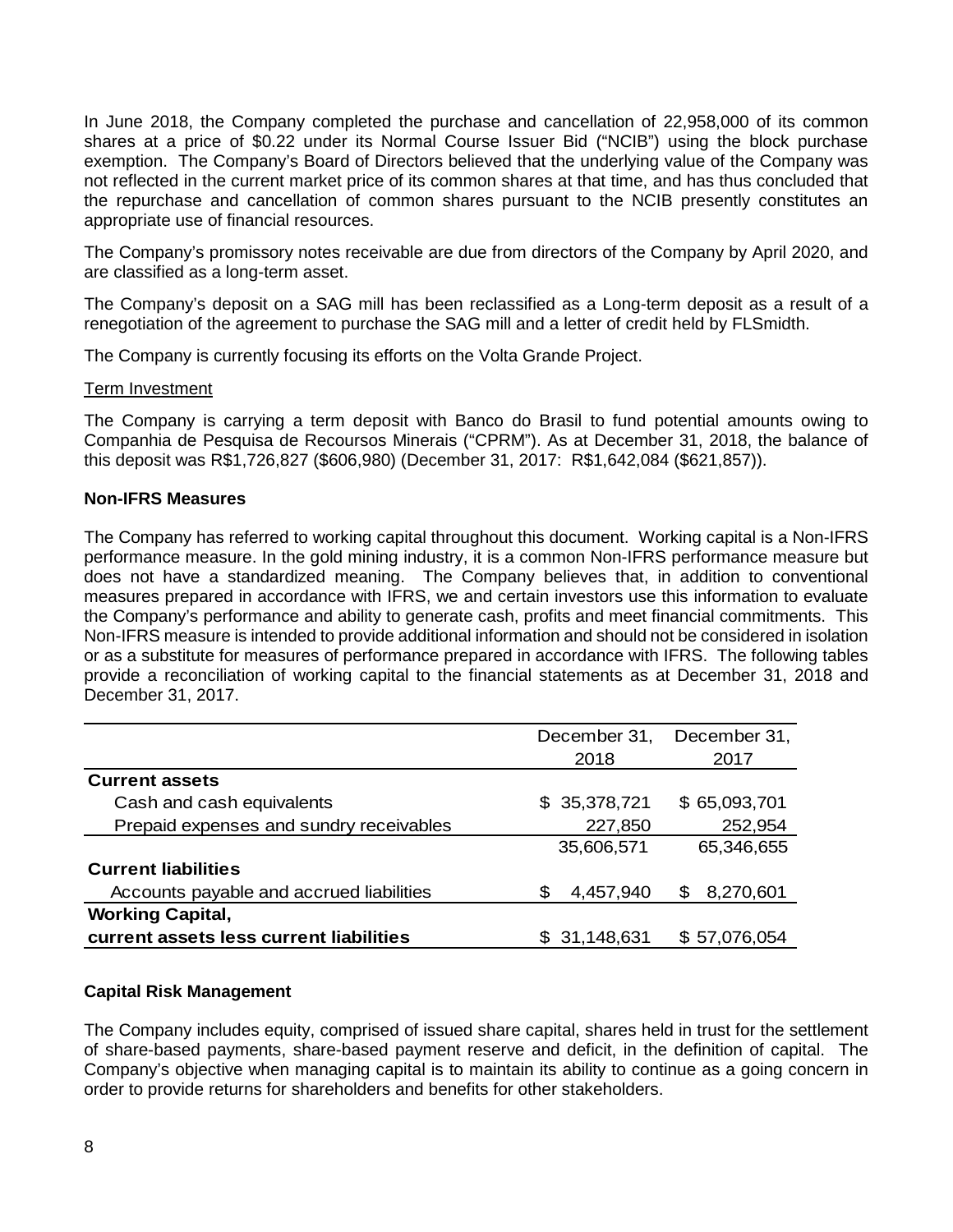The Company manages its capital structure and makes adjustments to it based on the funds available to the Company in order to support the acquisition, exploration and development of mineral properties. The Board of Directors does not establish quantitative return on capital criteria for management but rather relies on the expertise of the Company's management and consultants to sustain future development of the business.

The Company's properties are in the development stage and, accordingly, the Company is dependent upon external financings to fund activities. In order to carry out planned engineering, test work, advancement and development of the mining projects, and pay for administrative costs, the Company will spend working capital and expects to raise additional funds from time to time as required.

Management reviews its capital management approach on an ongoing basis and believes that this approach is reasonable given the relative size of the Company. There were no changes in the Company's approach to capital management during the year ended December 31, 2018. The Company is not subject to externally imposed capital requirements.

## **Commitments and contingencies**

#### Management contract commitments

The Company is party to certain management contracts. These contracts require that additional payments of up to \$15,100,000 be made upon the occurrence of certain events such as a change of control of the Company. Minimum commitments remaining under these contracts were approximately \$800,000, all due within one year.

#### Legal contingencies

The Company is, from time to time, involved in various claims and legal proceedings. The Company cannot reasonably predict the likelihood or outcome of these activities. The Company does not believe that adverse decisions in any pending or threatened proceedings related to any matter, or any amount that may be required to be paid in connection thereto, will have a material effect on the financial condition or future results of operations. As at December 31, 2018 and 2017, no amounts have been accrued related to such matters.

#### Environmental commitments

The Company's mining, exploration and development activities are subject to various federal, state and international laws and regulations governing the protection of the environment. These laws and regulations are continually changing and generally becoming more restrictive. The Company conducts its operations so as to protect public health and the environment and believes its operations are materially in compliance with all applicable laws and regulations. The Company has made, and expects to make in the future, expenditures to comply with such laws and regulations.

#### Other commitments

The Federal Constitution of Brazil has established that the States, municipalities, federal district and certain agencies of the federal administration are entitled to receive royalties for the exploitation of mineral resources by holders of mining concessions (including extraction permits). The royalty rate for gold is currently 1.5% - Federal law 13,540/17 - arising from the sale of the mineral product, less the sales taxes of the mineral product. No royalties are currently due.

Under a successfully renegotiated agreement with CPRM in March 2008, the Company maintains an interest-bearing term deposit to cover the future royalty payments, starting June 30, 2008. As at December 31, 2018, no royalty payments have been paid.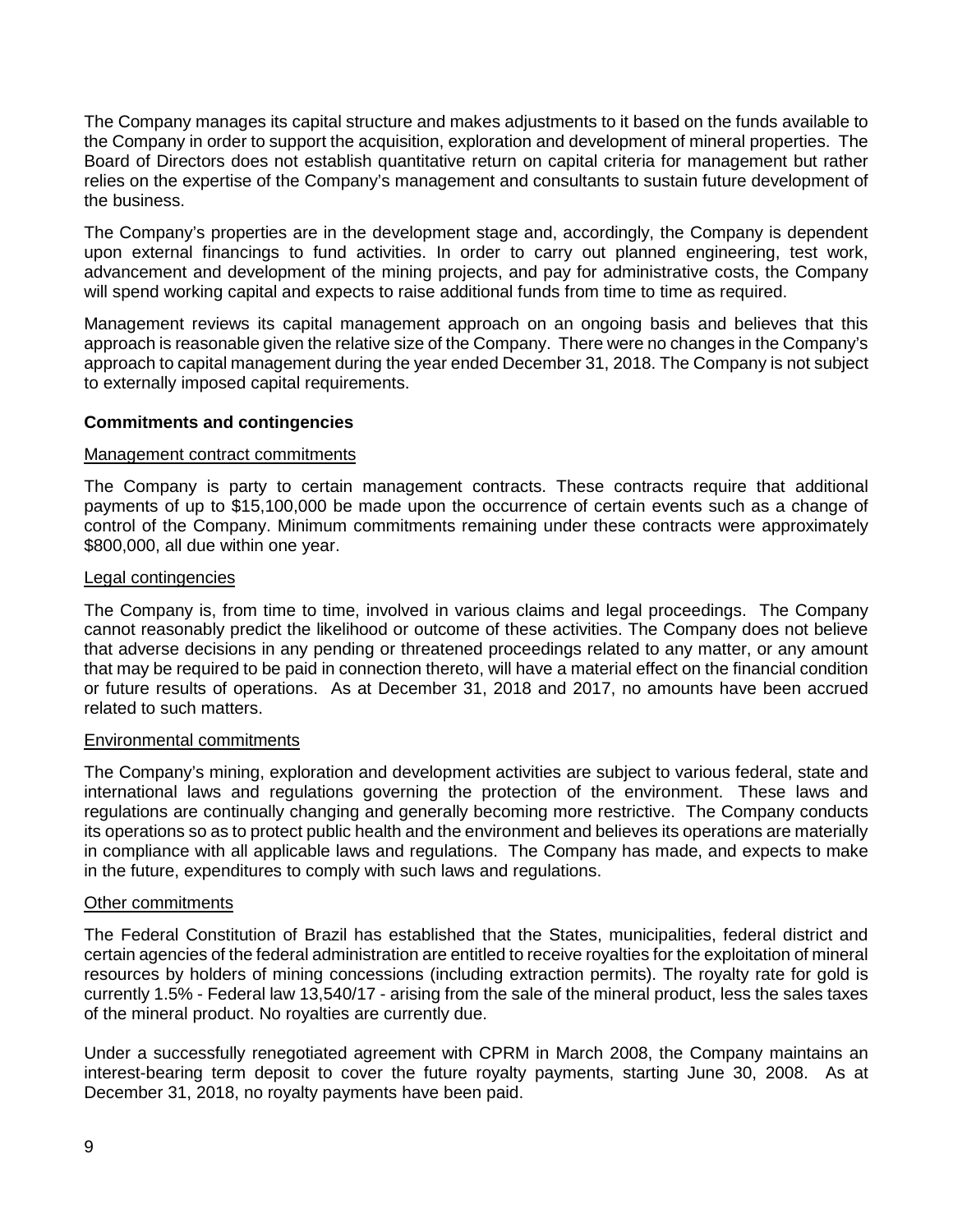The capital resources of the Company are property, plant and equipment at \$19,421,635 (net book value). The Company began capitalizing development costs effective February 2, 2017 upon the initial grant of the LI.

# **Results of Operation – Exploration and Development**

#### VOLTA GRANDE PROPERTY

Volta Grande, the Company's primary focus, is an advanced-stage exploration and development project located in Pará State, Brazil where gold mineral resources and reserves have been estimated.

#### Agreement

In 2005, the Company signed an agreement modifying the terms of the acquisition of a 100 percent interest in the Volta Grande Property located in the Pará State, approximately 65 kilometres southeast of the city of Altamira in northern Brazil (the "Volta Grande Property"). Under the original terms of the contract signed in 2004, the Company was to pay to the vendor US\$3 million over four years. Under the modified agreement the Company agreed to pay to the vendor a total of US\$600,000 which was paid in 2006. The transfer of title to the Volta Grande Property occurred following the arrangements with CPRM, whereby the Company has committed to pay CPRM R\$3,740,000 if a mineable deposit is defined on the Volta Grande Property. Payments would begin two years following production and could be paid over ten years on a quarterly basis. As security, the Company had purchased a term deposit of R\$3,740,000.

In March 2008, the Company successfully renegotiated the agreement with CPRM. Under the new terms, CPRM released to the Company R\$3,525,087 of the total term deposit of R\$4,273,087 held in security to cover the Company's debt owed to CPRM. In addition, the Company allocated the balance of the original term deposit that was not released, amounting to R\$748,000, to be retained in an interest-bearing term deposit to cover future royalty payments.

#### **Background**

The 100% owned Volta Grande Project is located approximately 65 kilometres southeast of the town of Altamira (pop. 100,000) in the northern region of Pará State.

Gold mineralization was identified at numerous sites in the 1990s by past operators TVX Gold Inc. (now part of Kinross Gold Corporation) and Battle Mountain Exploration (now part of Newmont Mining Corporation). Historical drilling by these companies included more than 27,000 metres of combined core, auger, and reverse circulation drilling and several thousand channel and soil samples. Preliminary metallurgical work indicated that Volta Grande mineralization is amenable to conventional milling and cyanidation process methods, with gold recoveries of up to 95% in bottle roll tests.

The shear-hosted mineral resource at Volta Grande is contained in three main areas (Ouro Verde and Grota Seca located in the North Block, and the South Block), all of which have or have had development in the form of artisanal workings. Within these areas, there are numerous narrow zones of high-grade gold mineralization, with potential for expansion along strike and at depth. There is also potential for the discovery of additional mineralized zones within the large alteration envelope in the host intrusive rocks, which have been traced for more than seven kilometres along strike in the North Block. Two types of gold mineralization are present: primary gold in intrusive rocks and secondary gold in the saprolitic zone overlying the primary mineralization.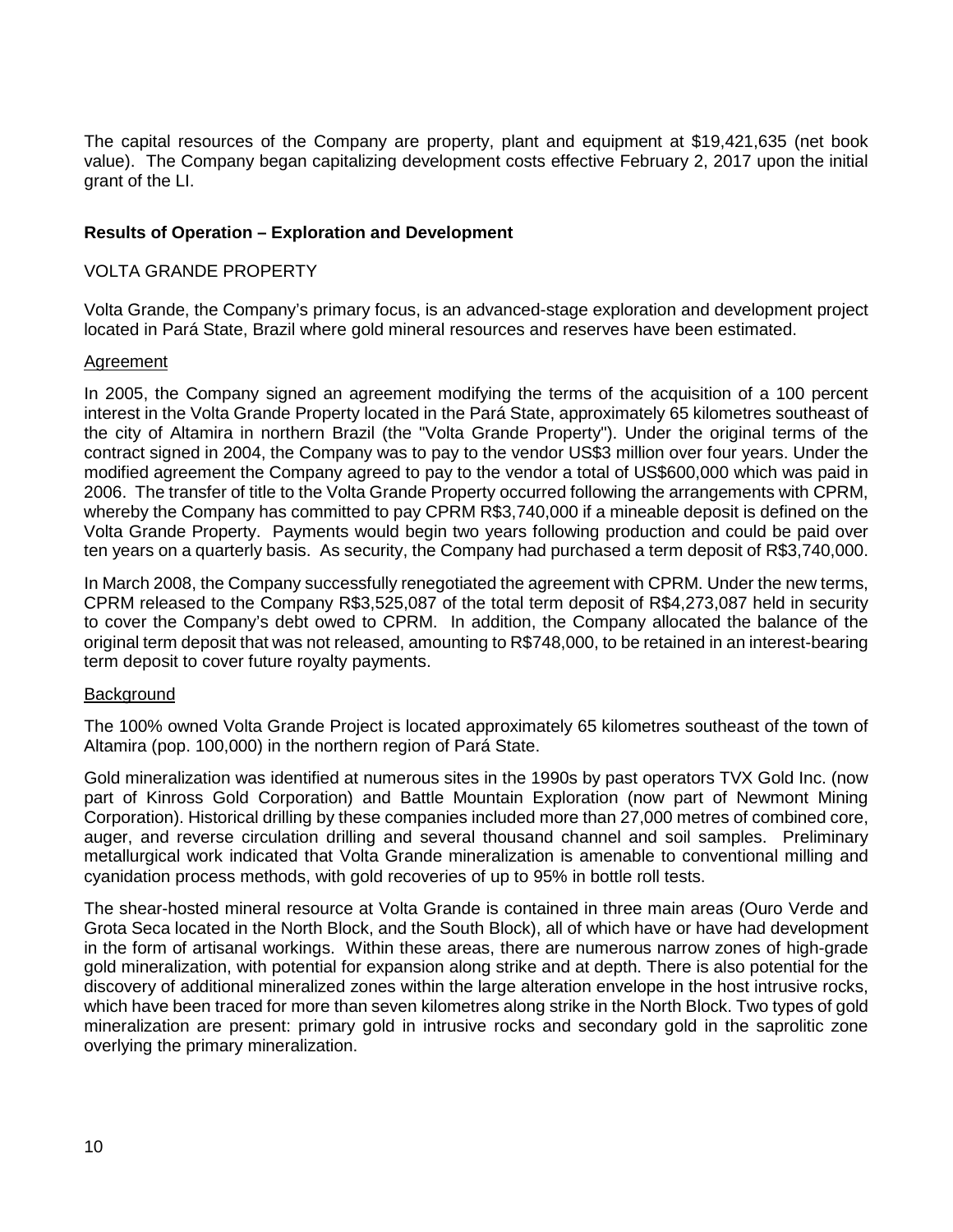The property has been mined historically by garimpeiros (informal miners) for several decades using both open pit and underground mining methods with several shafts of 80 to up to 300 metres along high-grade veins. Grab samples from these shafts have assayed as high as 474.9 g/t Au.

Since 2010, Belo Sun has carried out a large drill exploration program that consisted of over 700 drill holes for a total of over 180,000m drilled (mostly by diamond drilling) at Ouro Verde, Grota Seca and South Block. The results outlined the size of the mineralizing system with a pit-constrained resource extending over 4km on strike and over 0.5km deep for Ouro Verde and Grota Seca.

# **Feasibility Study**

In March 2015, the Company completed a Feasibility Study on its 100% owned Volta Grande Project. The Feasibility Study was prepared in accordance with the definitions set out in National Instrument 43- 101 (NI 43-101) of the Canadian Securities Administrators. Projections include:

- Annual gold production of 205,000 oz averaged over a 17.2 year mine life
- Post-tax Internal Rate of Return of 26% using a gold price of US\$1,200/oz and an exchange rate of 3.1:1 (Brazil R\$3.1: US\$1)
- Post-tax Net Present Value of US\$665 million at a 5% discount rate
- Initial capital costs of US\$298 million, including pre-production costs and taxes
- Average cash operating costs of US\$618/oz and all-in sustaining costs of US\$779/oz
- Proven and Probable mineral reserves of 3.8 million ounces of gold (see table below)

See "Cautionary Statement Regarding Forward-Looking Information".

Summary of Volta Grande Economic Results by Gold Price

|                          | <b>High Case</b> | <b>Base Case</b> | Low Case      |
|--------------------------|------------------|------------------|---------------|
| Gold Price (US\$ per oz) | \$1,300          | \$1,200          | \$1,100       |
|                          |                  |                  |               |
| Pre-Tax NPV (5%)         | \$1,171 million  | \$942 million    | \$712 million |
| Pre-Tax IRR              | 43%              | 37%              | 29%           |
|                          |                  |                  |               |
| Post-Tax NPV (5%)        | \$855 million    | \$665 million    | \$472 million |
| Post-Tax IRR             | 32%              | 26%              | 20%           |

Volta Grande Project Capital Expenditures Estimate Breakdown (Post-tax), in US\$

| Initial Capital                              |                      |
|----------------------------------------------|----------------------|
| Process & Infrastructure                     | \$244 million        |
| Mining                                       | \$20 million         |
| <b>IPre-Production Costs - Process</b>       | \$3 million          |
| <b>Pre-Production Costs - Mining</b>         | \$32 million         |
| Total -- Initial Capital                     | \$298 million        |
| <b>Total -- Expansion Capital</b>            | \$63 million         |
| Average Sustaining Capital over life of mine | \$7.3 million / year |

Values have been rounded to the nearest million.

The Feasibility Study capital and operating cost estimates for the Volta Grande Project are summarized below.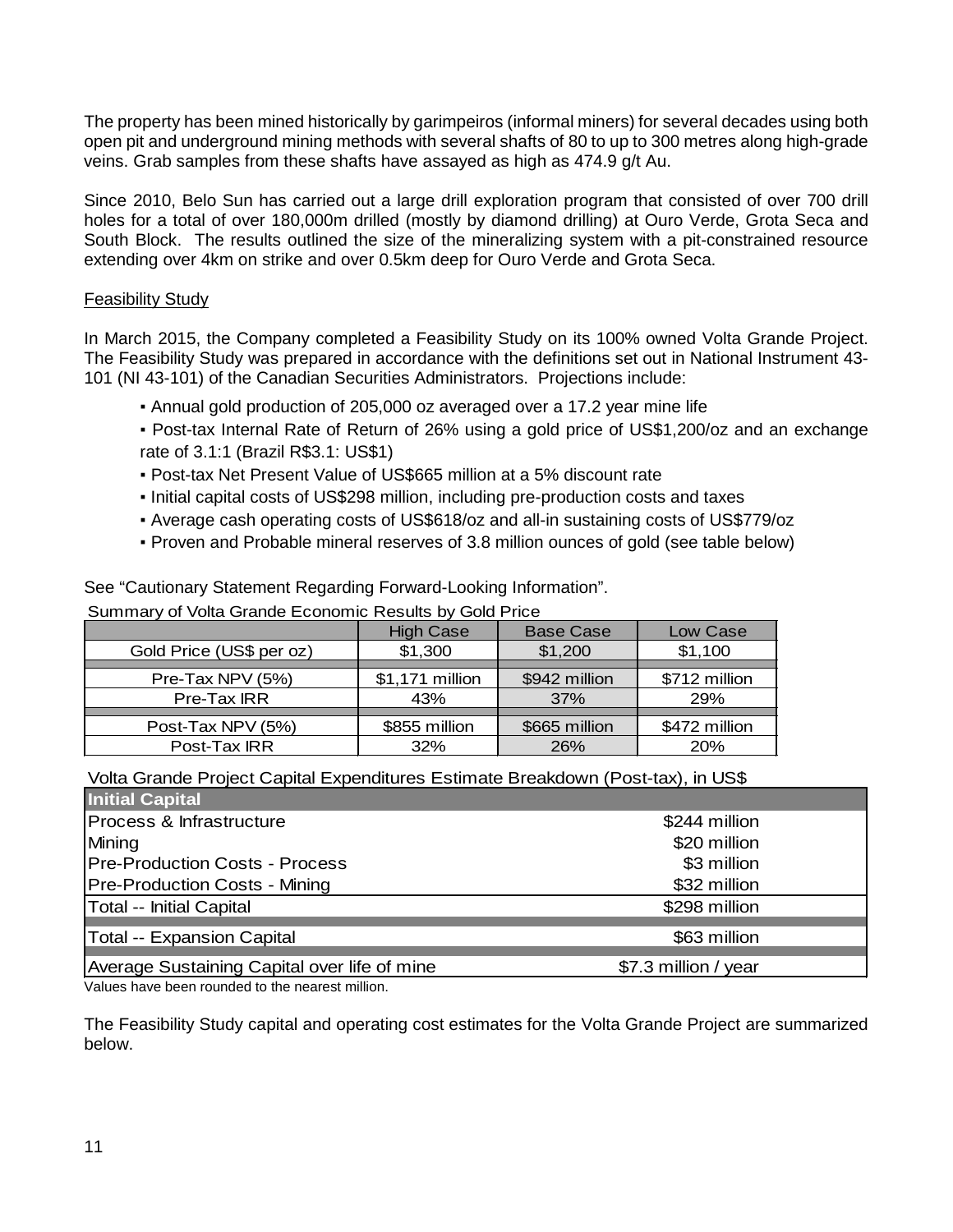|  | Summary of Volta Grande Project Operating Cost Estimates Average Life-of-Mine Operating Cost |  |
|--|----------------------------------------------------------------------------------------------|--|
|--|----------------------------------------------------------------------------------------------|--|

Cash Operating Cost US\$618/oz All in Sustaining Cost US\$779/oz

Mining Mining **Contract Contract Contract Contract Contract Contract Contract Contract Contract Contract Contract Contract Contract Contract Contract Contract Contract Contract Contract Contract Contract Contract Contract** Processing US\$7.26/tonne milled G&A US\$0.84/tonne milled Total Operating Cost **Total Operation** Cost **US\$18.72/tonne** milled

# Volta Grande Mineral Reserves

The mineral reserves for the Volta Grande Project are based on the conversion of measured and indicated mineral resources within the current Feasibility Study mine plan. A portion of the measured mineral resources are converted directly to proven mineral reserves and a portion of the indicated mineral resources to probable reserves. The total fully diluted mineral reserves for the Volta Grande Project are shown below.

# **Volta Grande Project Proven and Probable Reserves\***

| <b>Classification</b> | Tonnes (t) \ | Gold Grade (g/t) | <b>Contained Gold (oz)</b> |
|-----------------------|--------------|------------------|----------------------------|
| <b>Proven</b>         | 41,757,000   | 1.07             | 1,442,000                  |
| Probable              | 74,212,000   | 0.98             | 2,346,000                  |
| Proven + Probable     | 115,969,000  | 1.02             | 3,788,000                  |

*\*This mineral reserve estimate is as of March 25, 2015 and is based on the new mineral resource estimate dated March 2015. The mineral reserve calculation was completed under the supervision of Gordon Zurowski, P.Eng of AGP Mining Consultants Inc, who is a Qualified Person as defined under National Instrument 43-101. Mineral reserves are stated within the final design pit based on a USD\$1,020 gold price pit shell with a USD\$1,200 gold price for revenue. The cutoff grade was 0.37 g/t for Ouro Verde and 0.40 g/t for Grota Seca. The mining cost averaged USD\$10.90/tonne milled, processing was USD\$7.25/tonne milled and G&A was USD\$0.84/tonne milled. The process recovery averaged 93%. The exchange rate assumption applied was R\$3.10 equal to US\$1.00 The Feasibility Study only considers the Volta Grande open pit mineralized zones. The Feasibility Study does not include the South Block, nor the Greia Zone. Mineral resources that were part of the March 2015 mineral resource associated with South Block and underground mineral resources were left outside of the scope of the Feasibility Study.* 

# Mining

The Feasibility Study considers open pit mining using a 100% owner operated equipment fleet including trucks, loaders and drills. The mine has been designed to deliver an initial 3.5 million tonnes per year (10,000 tonnes per day) of mill feed and expand to 7 million tonnes per year (20,000 tonnes per day) reaching full production in Year 3. The Feasibility Study contemplates a mine that will extract ore over a 17.2-year period not including eight months of pre-production stripping. The Feasibility Study optimizes the mine plan for the first eleven years with an average delivered head grade of 1.3 g/t. Material from the last three months of pre-production stripping will be used to commission the process plant.

The average strip ratio for the life of the mine is estimated at 4.3:1. Open pit bench heights of 10 meters will be mined and ore hauled with 136-tonne haul trucks and matching loading equipment. Best practice grade control drilling will be done with reverse circulation drilling and rock sampling on mine benches prior to blasting. This is intended to provide flexibility for grade control during operations while maintaining reasonable mine operating costs and production capability.

# **Metallurgy**

Extensive feasibility level test work was completed by SGS, using representative run-of-mine composites, that confirmed the material from the Volta Grande mineral deposits is amenable to a conventional crush, grind, gravity concentration, cyanide leach and carbon-in-pulp (CIP) flow sheet. Test work results indicated that 40% to 50% of the gold will be recovered in a gravity concentrate.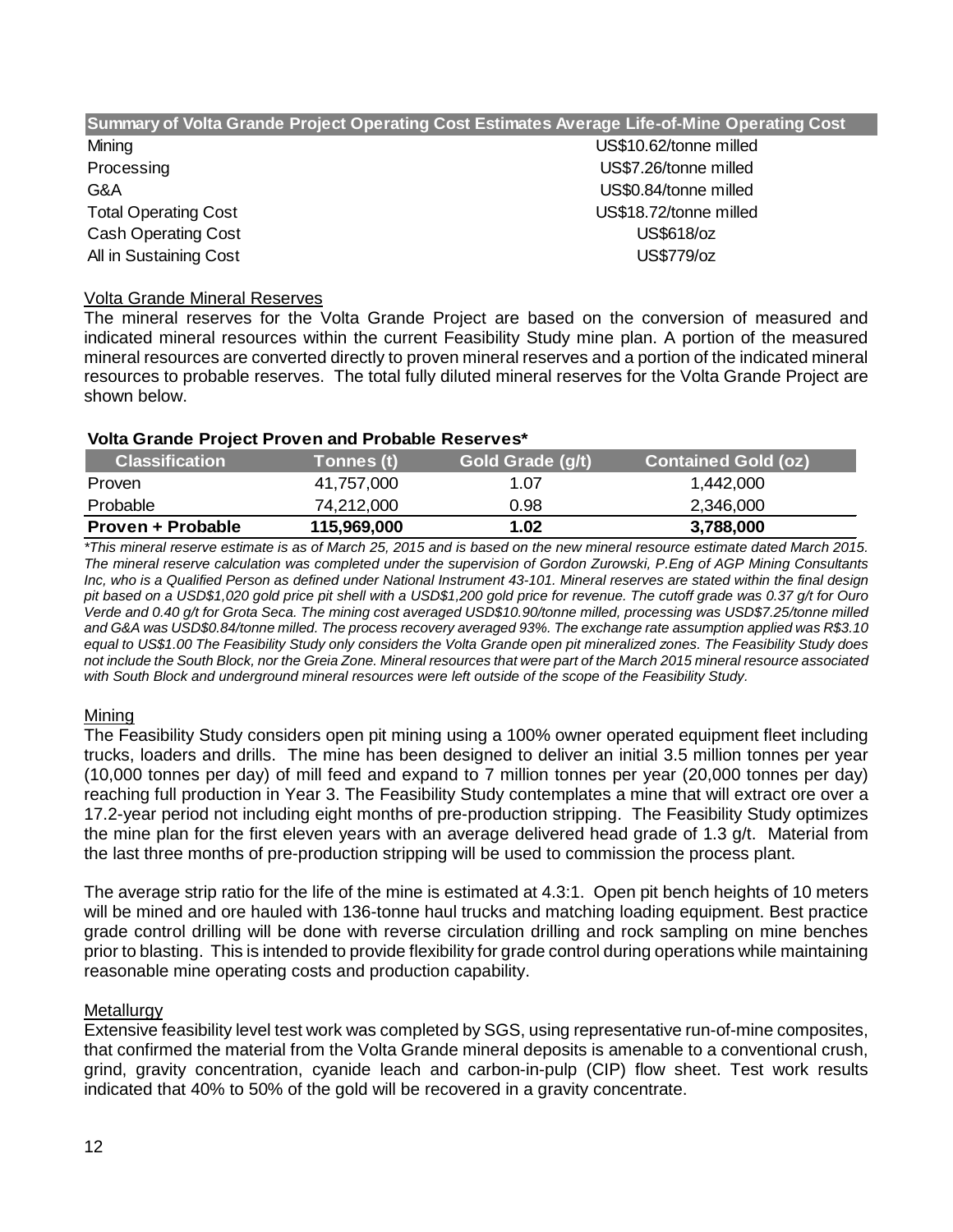## Infrastructure

The Volta Grande Project is located in Pará State, approximately 65 kilometres south-east of the city of Altamira. Altamira is a major regional centre with a population of 100,000 and is serviced by a local airport and the Trans-Amazonian Highway. Altamira acts as the service center for many large industrial projects in the region.

The climate in the area of the Project is tropical with a rainy season from January to April and a dry season from May to December. The mean temperature is constant throughout the year (25°C to 30°C) and the relative humidity ranges from 65% to 85%.

Access to the mine site from the city of Altamira is by an existing 60 kilometer road that is paved for the first 30 kilometres. The remaining 30km of access road will be upgraded and paved during the mine operation.

Power for the Project will originate from a sub-station located 20 kilometres away and will be brought to the mine project by a 230 kV power line.

Water requirements for the Project will be provided by capturing precipitation and surface run-off. The water collected in storage ponds and augmented by reclaimed water from the tailings management facility should be sufficient to meet operating requirements.

The scientific and technical information contained in the feasibility study pertaining to the Volta Grande Project has been reviewed and approved by the following Qualified Persons: Dr. Jean Francois Couture, PGeo and Dr. Oy Leuangthong, P.Eng (Mineral Resource) of SRK Consulting (Canada) Inc.; Gordon Zurowski, P.Eng (Mining), of AGP Mining Consultants Inc.; Alexandre Luz, MAusIMM (Economic Analysis) of L&M Advisory; Aron Cleugh (Metallurgy and Process) and Stefan Gueorguiev, P.Eng (Infrastructure and Author of the Technical Report), of Lycopodium Minerals Canada Ltd., each of whom are independent of Belo Sun.

#### **See "Cautionary Statement Regarding Forward-Looking Information".**

The revised mineral resource estimate for the North Block of the Volta Grande Project is outlined in the table below with an effective date of March 16, 2015.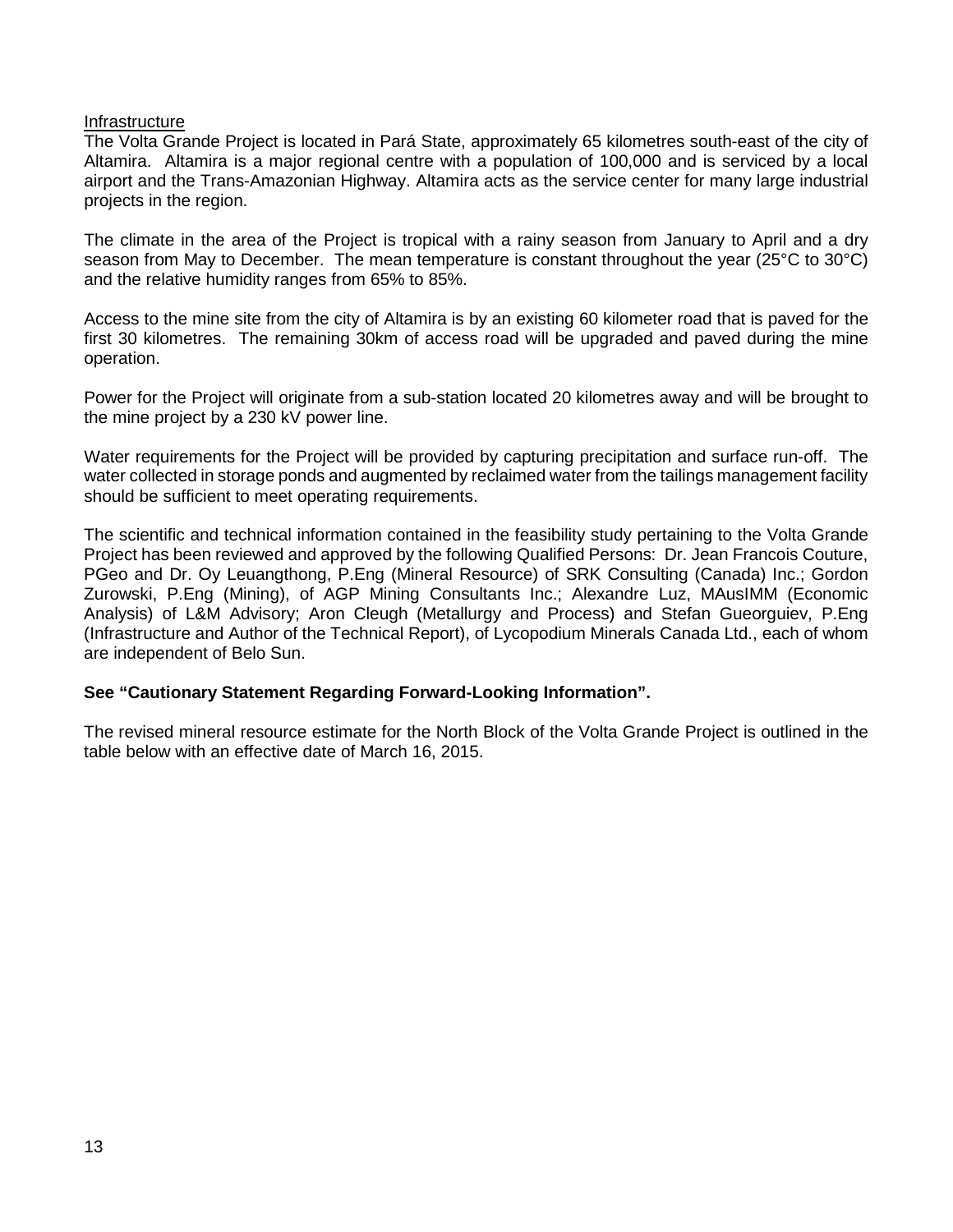| Deposit         | Category                | Quantity<br>Mt        | <b>Gold Grade</b><br>g/t Au | <b>Contained Gold</b><br><b>KOZ</b> |  |  |
|-----------------|-------------------------|-----------------------|-----------------------------|-------------------------------------|--|--|
|                 |                         | Ouro Verde Open Pit   |                             |                                     |  |  |
|                 | Measured                | 750                   | 0.96                        | 23                                  |  |  |
| Saprolite       | Indicated               | 709                   | 0.78                        | 18                                  |  |  |
|                 | <b>Inferred</b>         | 216                   | 0.67                        | 5                                   |  |  |
|                 | Measured                | 18,532                | 1.16                        | 693                                 |  |  |
| Unweathered     | Indicated               | 52,647                | 1.06                        | 1,796                               |  |  |
|                 | <b>Inferred</b>         | 22,576                | 0.89                        | 643                                 |  |  |
|                 |                         | Grota Seca Open Pit   |                             |                                     |  |  |
|                 | Measured                | 249                   | 0.96                        | 8                                   |  |  |
| Saprolite       | Indicated               | 1,386                 | 0.74                        | 33                                  |  |  |
|                 | <b>Inferred</b>         | 832                   | 0.61                        | 16                                  |  |  |
|                 | Measured                | 24,270                | 1.00                        | 782                                 |  |  |
| Unweathered     | Indicated               | 54,611                | 0.87                        | 1,519                               |  |  |
| <b>Inferred</b> |                         | 12,557                | 0.82                        | 332                                 |  |  |
|                 |                         | Junction Open Pit     |                             |                                     |  |  |
|                 | Measured                | 2                     | 1.53                        | 0                                   |  |  |
| Saprolite       | Indicated               | 215                   | 0.78                        | 5                                   |  |  |
|                 | <b>Inferred</b>         | 82                    | 0.66                        | $\overline{2}$                      |  |  |
| Unweathered     | Measured                | 271                   | 0.71                        | 6                                   |  |  |
|                 | Indicated               | 2,950                 | 0.77                        | 73                                  |  |  |
|                 | Inferred                | 1,491                 | 0.75                        | 36                                  |  |  |
|                 |                         | Greia Open Pit        |                             |                                     |  |  |
| Saprolite       | <b>Inferred</b>         | 512                   | 1.06                        | 17                                  |  |  |
| Unweathered     | Inferred                | 1,503                 | 2.04                        | 98                                  |  |  |
|                 |                         | <b>Total Open Pit</b> |                             |                                     |  |  |
|                 | Measured                | 44,075                | 1.07                        | 1,512                               |  |  |
|                 | Indicated               | 112,518               | 0.95                        | 3,444                               |  |  |
|                 | Measured +<br>Indicated | 156,593               | 0.98                        | 4,956                               |  |  |
|                 | <b>Inferred</b>         | 39,767                | 0.90                        | 1,151                               |  |  |

Notes:

(1) The 0.4 g/t Au open pit cut-off grade underlying the resource estimates is based on a number of parameters and assumptions including gold price of US\$1,400 per troy ounce, pit angles set at 31 degrees for saprolite and 53 degrees for hard rock, and metallurgical gold recovery of 94% for unweathered and weathered rock. Assumed costs are as follow: open pit mining costs of US\$2.05/tonne of ore, process costs of US\$8.12/tonne, general & administrative costs of US\$0.99/tonne, royalty of 1%.

(2) The quantity and grade of reported inferred mineral resources in this estimation are uncertain in nature and there has been insufficient exploration to define the inferred mineral resources as Indicated or measured mineral resources and it is uncertain if further exploration will result in upgrading them to indicated or measured mineral resource categories.

(3) The mineral resources have been classified according to the Canadian Institute of Mining, Metallurgy and Petroleum Standards for Mineral Resources and Reserves (November 2010). The effective date of this mineral resource estimate is March 30, 2015.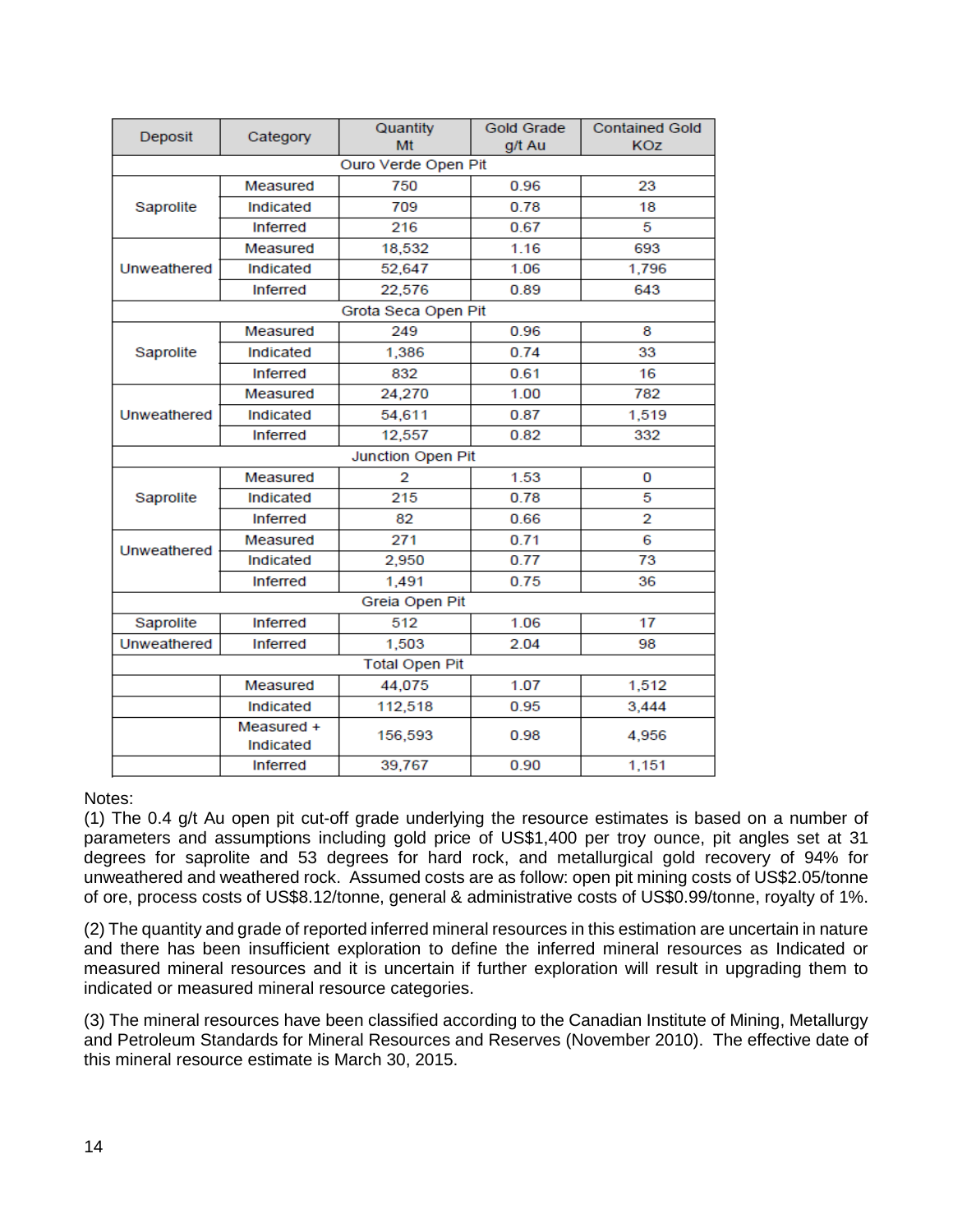(4) The mineral resource estimate was authored Dr. Oy Leuangthong, P.Eng, a Qualified Person as defined by National Instrument 43-101 and is independent of Belo Sun. SRK Consulting (Canada) Inc. Dr. Leuangthong is not aware of any legal, political, environmental or other risks that could materially affect the potential development of the mineral resources.

Below is a summary of the mineral resource estimation parameters pertinent to the current resource estimate.

The estimation was prepared for the gold deposits located in the North Block. Four zones were separated. The majority of the estimation was carried out for the Ouro Verde and Grota Seca deposits. The Greia zone was separated from Grota Seca, it consists of a near-pit target to the North of the Grota Seca deposit. The Junction Zone is the connection between Ouro Verde and Grota Seca. It highlights some exploration potential along strike length between the two deposits.

The database consists of a total of 33,191 metres of drilling obtained from previously reported drilling and from 180,650 metres of drilling completed and assayed by Belo Sun since April 2010, for the Ouro Verde and Grota Seca deposits.

The mineralized zones at the Ouro Verde deposit extend for about 2,200 m along strike whereas the Grota Seca extends for 2,900m along strike.

For each deposit, Very Low, Low, Medium and High Grade domains where modelled in hard rock as well as in saprolite. The gold mineralization thickness ranges from 2 to 70 metres.

The composite length selected was 2.0 m. Residual composite lengths of 0.5 m and longer were included in the resource estimation.

Capping analysis was performed on composites for all grade domains. All domains were capped except High Grade Saprolite.

All estimations are based on a fully diluted block model with unitary dimension of 5 m E, 5 m N and 5 m elevation rotated -17° clockwise.

Three estimation passes with progressively relaxed parameters were used for each grade domain. The grade estimation was done using ordinary kriging interpolation. Additional restrictions were set to constrain the grade and radius of influence for the high grade part of the Mid Grade Domain.

Classification was performed using the density of the informing composites. Measured blocks are informed by composites at average distances of 25m (maximum distance is 40m). Indicated blocks are informed by composites at average distances of 50m (maximum distance of 80m).

Tonnage estimates are based on rock specific gravity of 2.75 tonnes per cubic metre for the Grota Seca and Ouro Verde deposits, and 1.36 tonnes per cubic metre for saprolite.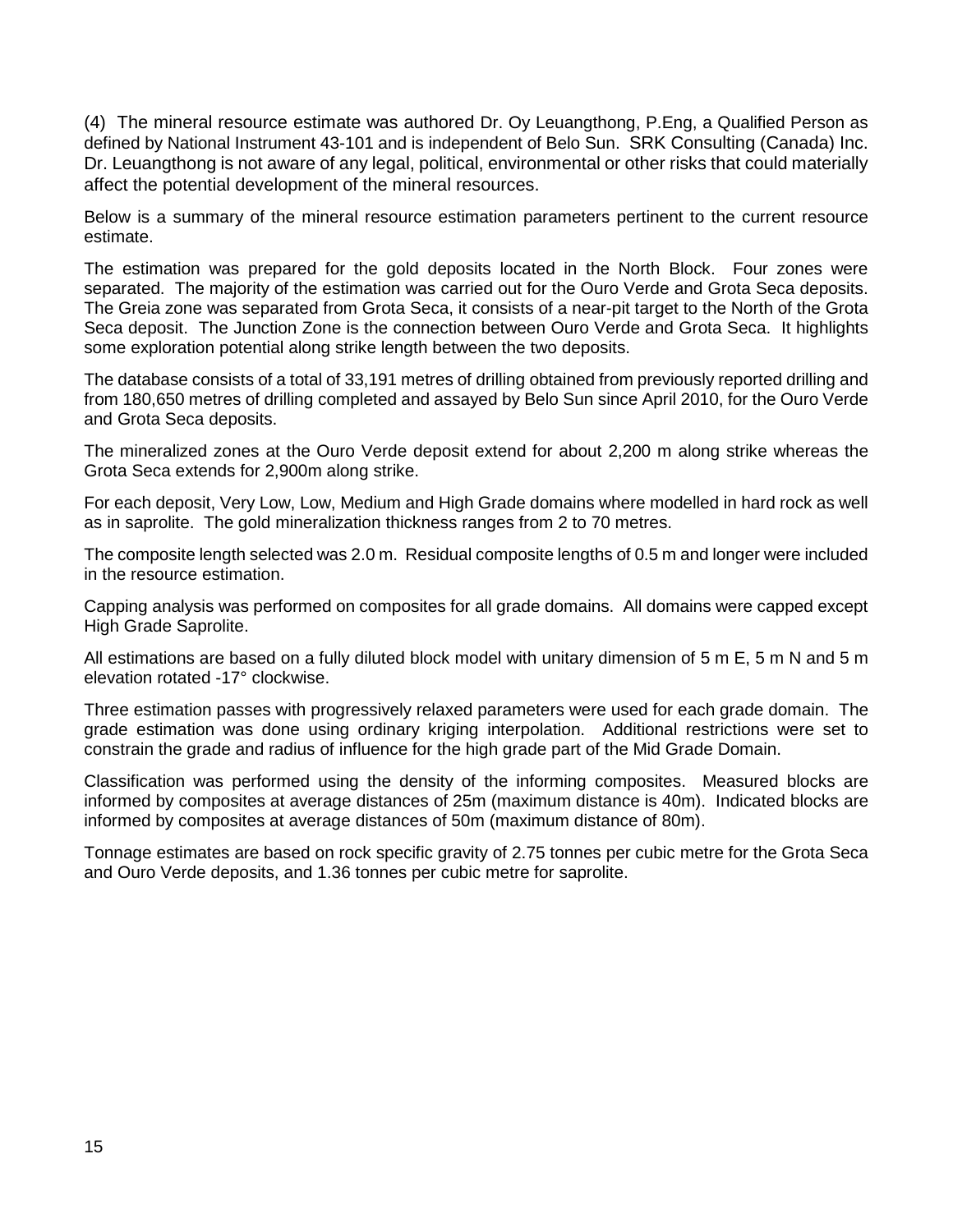# Environmental and construction licensing

In December 2013, the Environmental Council of Pará State, Brazil (COEMA) approved the Environmental Impact Assessment ("EIA") for Belo Sun's Volta Grande Project (see press release dated November 18, 2013). The approval of the Environmental Impact Assessment and receipt of the Previous Licence (LP) were key milestones in the advancement of the project towards the construction phase. The Company received its Previous Licence in February 2014, which was issued with conditions related to training and capacity building, environmental monitoring, social education and development of local industries.

The Company built a training centre in the local village where training and capacity building workshops in conjunction with the Federal and Pará State agencies are ongoing. As well, the Company completed a study on the indigenous peoples in the region as part of the conditions of the LP. This study involved consultation with the indigenous tribes and other potential indigenous stakeholders in the region.

In February 2017, Belo Sun received its construction licence ("LI") for the Volta Grande Project. The LI is the final governmental approval authorizing the Company to proceed with construction and development of the project.

However, shortly after receiving the LI, the Company received an order from the judge of the Agrarian Court of Altamira issuing a temporary 180-day injunction halting certain work related to the LI. The purpose of the injunction is to provide time for the relocation of certain families living near the project site and the finalization of the agreement with INCRA involving the overlap of a small portion of the Company's mining concessions with their urban development project. The relocation plan approved in the LI authorizes families to relocate at a time of the families' choosing with relocation expenses covered by the Company. The Agrarian Court of Altamira lifted this injunction in June 2017.

In April 2017, the Company received an interim suspension order related to the LI by the Court. According to the order, the LI has been suspended until the indigenous study completed by the Company has been approved by Funai, the indigenous affairs agency of Brazil. According to Brazilian regulations, indigenous studies are required if indigenous lands are located less than 10 km from a mining project. The Company completed indigenous studies on the two closest indigenous lands, located 12 and 16 km away from the Volta Grande Project, which was accepted by the Secretary of State for Environment and Sustainability. The interim decision by the Court was granted without hearing arguments from either the State of Para or from the Company. Despite appeals, the Court upheld its decision and the Company intends to continue negotiations with Funai to complete an indigenous study that complies with the agency's protocols. During Q1-2018, the Company retained JGP Consultoria e Participacoes Ltda to execute the indigenous study.

#### Community relations

The Company operates two information offices to improve communication between the Company and the local communities. The first is in the city of Senador José Porfírio, the municipality that hosts the Volta Grande Project. The office is located in the downtown core, near the City Hall where City Council and other public institutions are located. The second office is located in the Resaca Village near the Volta Grande Project.

Belo Sun is also contributing to the improved accessibility of public services such as health care and education to the local population near the Volta Grande Project by helping to transport doctors, nurses, dentists and teachers to the area. Among other things, these efforts promote the eradication of malaria in the Volta Grande area.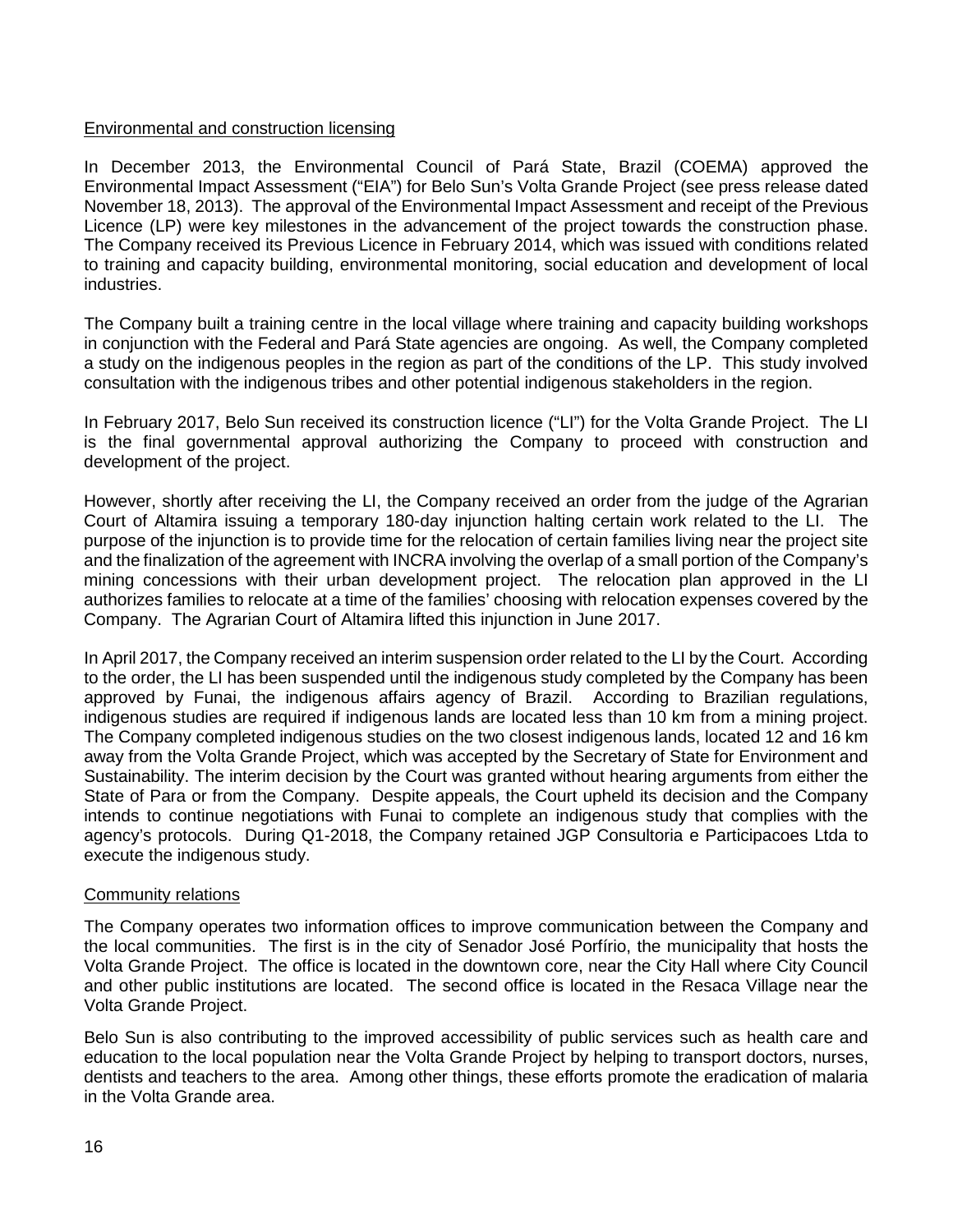# **Off Balance Sheet Arrangements**

The Company is not party to any off-balance sheet arrangements.

#### **Related Party Transactions**

During the quarters and years ended December 31, 2018 and 2017, the Company entered into the following transactions in the ordinary course of business with related parties that are not subsidiaries of the Company.

|                                      | Purchases of goods/services |                                |      |         |             |              |   |         |
|--------------------------------------|-----------------------------|--------------------------------|------|---------|-------------|--------------|---|---------|
|                                      |                             | Quarters ended<br>December 31, |      |         | Years ended |              |   |         |
|                                      |                             |                                |      |         |             | December 31, |   |         |
|                                      | 2018<br>2017                |                                | 2018 |         | 2017        |              |   |         |
| 2227929 Ontario Inc.                 | \$                          | 135,815                        | - \$ | 120,311 | \$          | 497,170      | S | 459,658 |
| Forbes & Manhattan, Inc.             |                             | 87,000                         |      | 100,000 |             | 312,000      |   | 575,000 |
| Troilus Gold Corp.                   |                             | 4.157                          |      |         |             | 4,157        |   |         |
| Directors' promissory notes interest |                             | (105, 914)                     |      |         |             | (280, 381)   |   |         |
| Les Consultants Geo Habilis          |                             | $\blacksquare$                 |      |         |             |              |   | 12,600  |

The Company shares office space with other companies who may have common officers and directors. The costs associated with the use of this space, including the provision of office equipment and supplies, are administered by 2227929 Ontario Inc. to whom the Company pays a monthly fee of \$40,000, which increased from \$30,000 effective April 2017. 2227929 Ontario Inc. does not have any officers or directors in common with the Company.

Mr. Stan Bharti, a director of the Company, is the Executive Chairman of Forbes & Manhattan, Inc., a corporation that provides strategic planning and business development services to the Company. Forbes & Manhattan, Inc. charges a monthly consulting fee of \$25,000. During the quarter and year ended December 31, 2018, the Company paid or accrued a bonus of \$12,000 and \$12,000 respectively to Mr. Bharti through Forbes & Manhattan, Inc. (quarter and year ended December 31, 2017: \$25,000 and \$275,000 respectively).

Mr. Stephane Amireault, an officer of the Company, controls Les Consultants Geo Habilis, a company that provides geological services to the Company from time to time.

The Company and Troilus Gold Corp. ("Troilus") share common directors and officers, including Mr. Peter Tagliamonte, Mr. Bruce Humphrey, Mr. Denis Arsenault and Mr. Ian Pritchard. Transactions during the period between the Company and Troilus included expense reimbursement.

The following balances included in the Company's accounts were outstanding at the end of the reporting period:

|                                       | Amounts owed by related  |                |   | Amounts owed to related |                        |                |  |
|---------------------------------------|--------------------------|----------------|---|-------------------------|------------------------|----------------|--|
|                                       | parties                  |                |   | parties                 |                        |                |  |
|                                       | 31-Dec-18                | 31-Dec-17      |   |                         | 31-Dec-18<br>31-Dec-17 |                |  |
| Directors and officers of the Company | $$10,280,381$ \$         | $\blacksquare$ | S | 56.882                  | -S                     | 82,537         |  |
| 2227929 Ontario Inc.                  | $\,$                     |                |   | 17.871                  |                        | 351            |  |
| Forbes & Manhattan, Inc.              | $\overline{\phantom{a}}$ |                |   | 12,000                  |                        | $\blacksquare$ |  |
| <b>Troilus Gold Corp</b>              | $\overline{\phantom{a}}$ |                |   | 1.743                   |                        |                |  |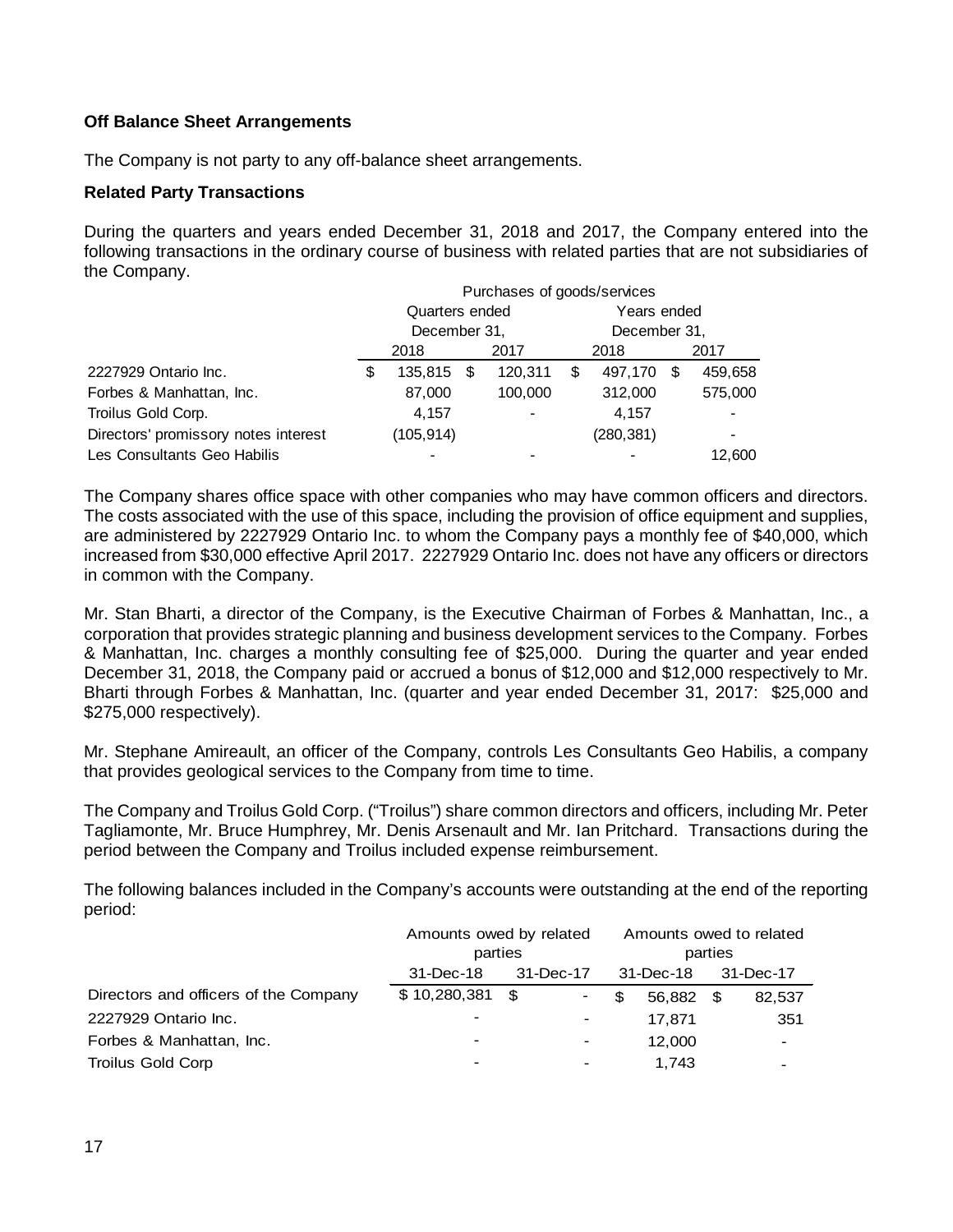Amounts owed by related parties reflect the promissory notes entered into with directors of the Company in April 2018 plus accrued interest.

The amounts outstanding are unsecured and will be settled in cash. No guarantees have been given or received. No expense has been recognized in the current or prior periods for bad or doubtful debts in respect of the amounts owed by related parties.

## *Compensation of key management personnel of the Company*

The remuneration of directors and other members of key management personnel during the period were as follows:

|                      |   |              | Quarters ended |                 | Years ended<br>December 31, |  |  |
|----------------------|---|--------------|----------------|-----------------|-----------------------------|--|--|
|                      |   | December 31, |                |                 |                             |  |  |
|                      |   | 2018         | 2017           | 2018            | 2017                        |  |  |
| Short-term benefits  | S | 706.354      | 708.916        | 2,336,101<br>\$ | \$ 3,470,666                |  |  |
| Share-based payments |   | 62,386       | 199,185        | 348.027         | 1,149,489                   |  |  |
| DSU expense          |   | 185.424      | (1,582,556)    | 605,969         | 828,397                     |  |  |
|                      | S | 954.164      | (674.454)      | 3,290,097       | 5,448,553                   |  |  |

In accordance with IAS 24 Related Party Disclosures, key management personnel are those persons having authority and responsibility for planning, directing and controlling the activities of the Company, directly or indirectly, including any directors (executive and non-executive) of the Company.

The remuneration of directors and key executives is determined by the compensation committee having regard to the performance of individuals and market trends.

More detailed information regarding the compensation of officers and directors of the Company is disclosed in the management information circular. The most recent management information circular is available under profile of the Company on SEDAR at www.sedar.com.

#### **Financial Instruments and Other Instruments**

The carrying value of cash and cash equivalents, prepaid expenses, sundry receivable and accounts payable approximate their fair values due to the short maturity of those instruments.

The Company's risk exposures and their impacts on the Company's financial instruments are summarized below. There have been no significant changes in the risks, objectives, policies and procedures for managing risk during the year ended December 31, 2018.

Credit risk

Credit risk arises from the non-performance by counterparties of contractual financial obligations. The Company's primary counterparties related to its cash and cash equivalents and term investment carry an investment grade rating as assessed by external rating agencies. The Company maintains all of its cash and cash equivalents and term investment with major Canadian and Brazilian financial institutions. Deposits held with these institutions may exceed the amount of insurance provided on such deposits. The Company's promissory notes are held by directors of the Company.

The Company's maximum exposure to credit risk at the balance sheet date is the carrying value of cash and cash equivalents, term investment and sundry receivables.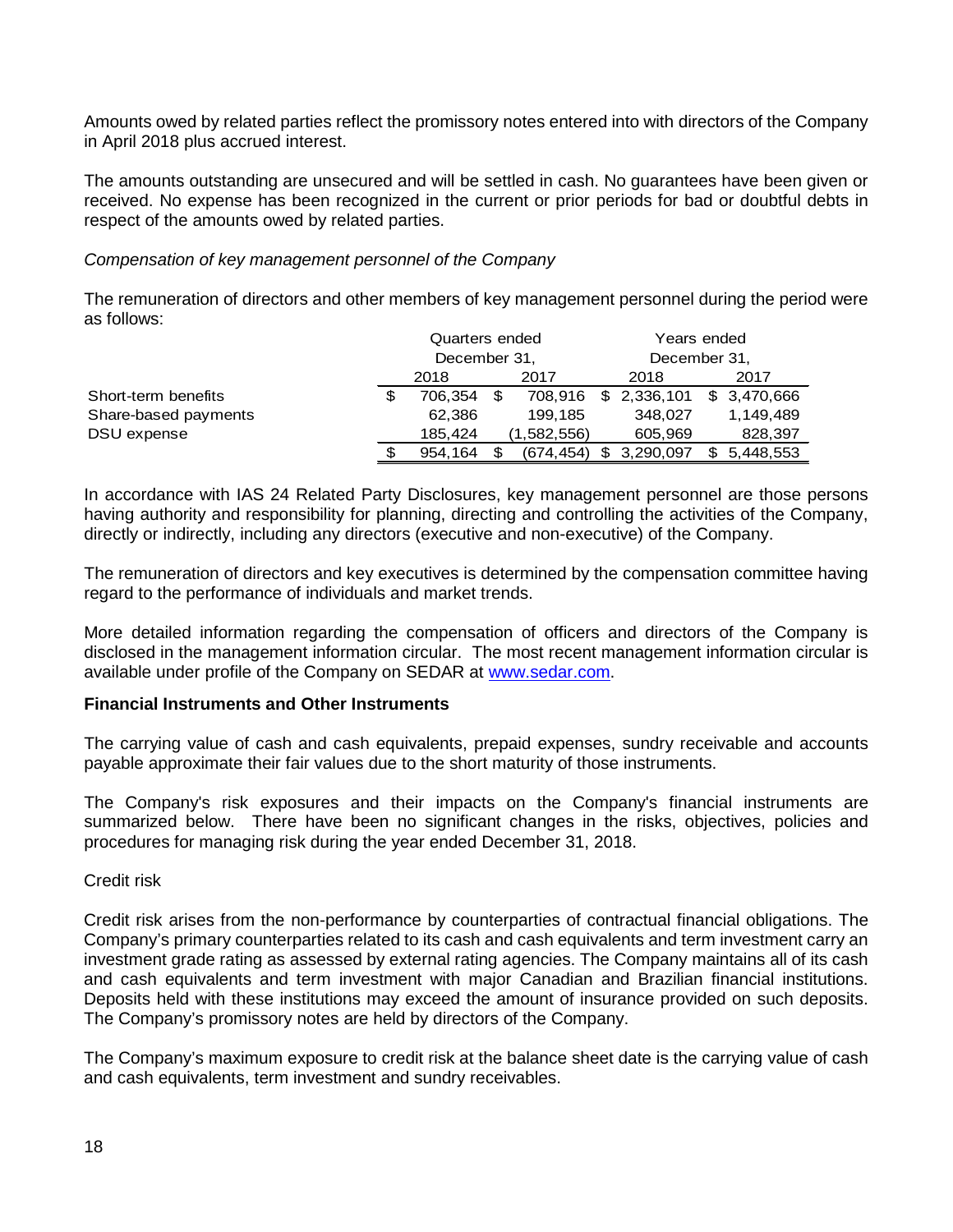# Liquidity risk

Liquidity risk is the risk that the Company may be unable to meet short-term financial obligations. The Company manages liquidity risk by maintaining adequate cash and cash equivalent balances. The Company continuously monitors and reviews both actual and forecasted cash flows, and also matches the maturity profile of financial assets and liabilities.

As at December 31, 2018, the Company had current assets of \$35,606,571 to settle current liabilities of \$4,457,940. Approximately \$3,500,000 of the Company's financial liabilities as at December 31, 2018 have contractual maturities of less than 30 days and are subject to normal trade terms. Of this amount, approximately \$2,150,000 has been payable for over 180 days.

# Market risk

# (a) Interest rate risk

Interest rate risk is the risk that an investment's value will change due to a change in the level of interest rates. The Company's cash and cash equivalents are subject to interest rate cash flow risk as they carry variable rates of interest. The Company's interest rate risk management policy is to purchase highly liquid investments with a term to maturity of one year or less on the date of purchase.

Based on cash and cash equivalent balances on hand at December 31, 2018, a 0.1% change in interest rates could result in a corresponding change in net loss of approximately \$35,000 (December 31, 2017 - \$65,000).

# Currency Risk

As the Company operates on an international basis, foreign exchange risk exposures arise from transactions and balances denominated in foreign currencies. The Company's foreign currency risk arises primarily with respect to the United States dollar and Brazilian Real. Fluctuations in the exchange rates between these currencies and the Canadian dollar could have a material effect on the Company's business, financial condition and results of operations. The Company does not engage in any hedging activity to mitigate this risk.

A strengthening of \$0.01 in the United States dollar against the Brazilian Real would have increased net loss by approximately \$87,000 for the year ended December 31, 2018 (December 31, 2017 - \$53,000). A strengthening of \$0.01 in the Canadian dollar against the United States dollar would have decreased other comprehensive income by approximately \$22,000 for the year ended December 31, 2018 (December 31, 2017 - \$32,000).

As at December 31, 2018 the monetary balances in non-Canadian dollar currencies are as follows:

|                                          |     | <b>Brazilian</b> | <b>United States</b> |        |
|------------------------------------------|-----|------------------|----------------------|--------|
|                                          |     | Reais            |                      | Dollar |
| Cash                                     | R\$ | 968,565          | \$                   |        |
| Accounts receivable and prepaid expenses |     | 246,732          |                      |        |
| Long term investment                     |     | 1,726,827        |                      |        |
| Accounts payable                         |     | (11, 644, 539)   |                      |        |
|                                          | R\$ | (8,702,415)      | \$                   |        |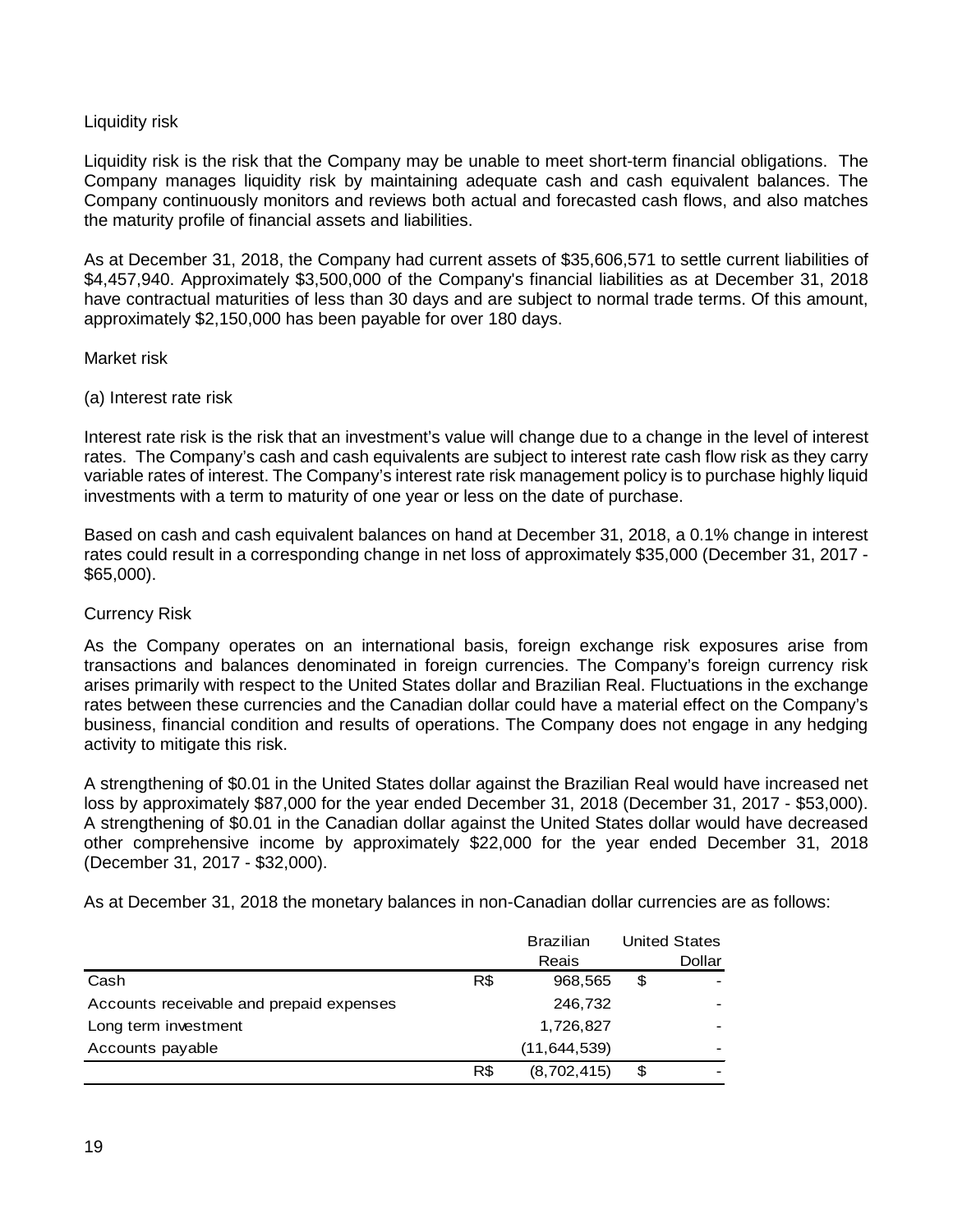# **Outstanding Share Data**

Authorized unlimited common shares without par value – 442,631,915 are issued and outstanding as at March 29, 2019.

Authorized unlimited special shares – zero outstanding.

Stock options outstanding as at March 29, 2019 are as follows:

| Number of stock options |    | Exercise |             |
|-------------------------|----|----------|-------------|
| outstanding             |    | price    | Expiry date |
| 4,955,000               | \$ | 0.12     | 19-Nov-19   |
| 6,890,000               | \$ | 0.22     | 6-Apr-20    |
| 550,000                 | \$ | 0.22     | 8-Jun-20    |
| 4,690,333               | \$ | 0.85     | 14-Nov-21   |
| 250,000                 | \$ | 0.23     | 15-Jun-23   |
| 17,335,333              | \$ | 0.36     |             |

As at March 29, 2019, there were 17,360,750 DSU's outstanding, of which 13,059,167 have vested at March 29, 2019.

# **Risks and Uncertainties**

The operations of the Company are speculative due to the high-risk nature of its business, which are the acquisition, financing, exploration and development of mining properties. These risk factors could materially affect the Company's future operating results and could cause actual events to differ materially from those described in forward–looking information relating to the Company. Please refer to the Company's Annual Information Form for the year ended December 31, 2018 filed on SEDAR on March 29, 2019 for a full description of the Company's risks in addition to those highlighted below.

#### Nature of Mining, Mineral Exploration and Development Projects

Development projects have no operating history upon which to base estimates of future capital and operating costs. For development projects, mineral resource estimates and estimates of operating costs are, to a large extent, based upon the interpretation of geologic data obtained from drill holes and other sampling techniques, and feasibility studies, which derive estimates of capital and operating costs based upon anticipated tonnage and grades of ore to be mined and processed, ground conditions, the configuration of the mineral deposit, expected recovery rates of minerals from ore, estimated operating costs, and other factors. As a result, actual production, cash operating costs and economic returns could differ significantly from those estimated. It is not unusual for new mining operations to experience problems during the start-up phase, and delays in the commencement of production often can occur.

Mineral exploration is highly speculative in nature. There is no assurance that exploration efforts will be successful. Even when mineralization is discovered, it may take several years until production is possible, during which time the economic feasibility of production may change. Substantial expenditures are required to establish measured, indicated and inferred mineral resources through drilling. Upon completion of a feasibility study, with an accompanying economic analysis, proven and probable mineral reserves may be estimated. Because of these uncertainties, no assurance can be given that exploration programs will result in the expansion of mineral resources or the establishment of mineral reserves. There is no certainty that the expenditures made towards the search and evaluation of mineral deposits will result in discoveries or development of commercial quantities of ore.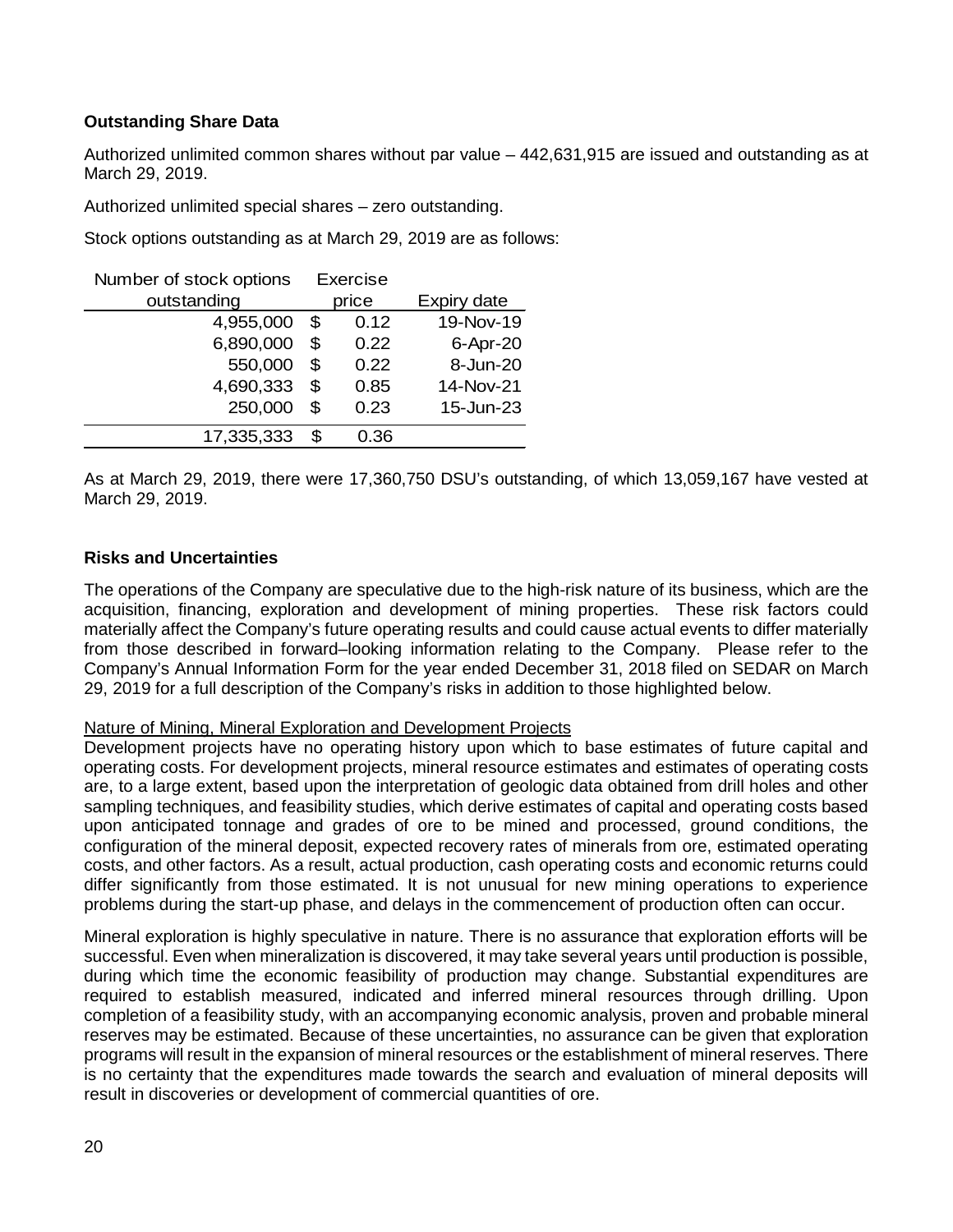Mine development capital cost estimates are vulnerable to market forces, cost escalations and reductions, exchange rate fluctuations and supplier price changes. These factors can affect capital cost estimates.

#### Mineral Resource and Mineral Reserve Estimates May be Inaccurate

There are numerous uncertainties inherent in estimating mineral resources and reserves, including many factors beyond the control of the Corporation. Such estimates are a subjective process, and the accuracy of any mineral resource or reserve estimate is a function of the quantity and quality of available data and of the assumptions made and judgments used in geological interpretation. These amounts are estimates only and the actual level of recovery of minerals from such deposits may be different. Differences between management's assumptions, including economic assumptions such as metal prices, market conditions and actual events could have a material adverse effect on the Corporation's mineral resource and reserve estimates, financial position and results of operations.

## Uncertainty Relating to Mineral Resources

Mineral resources that are not mineral reserves do not have demonstrated economic viability. Due to the uncertainty that may attach to mineral resources, there is no assurance that mineral resources will be upgraded to mineral reserves.

## Foreign Operations

At present, the mineral properties of Belo Sun are located in Brazil. As a result, the operations of the Corporation are exposed to various levels of political, economic and other risks and uncertainties associated with operating in a foreign jurisdiction. These risks and uncertainties include, but are not limited to, currency exchange rates; price controls; import or export controls; currency remittance; high rates of inflation; labour unrest; renegotiation or nullification of existing permits, applications and contracts; tax disputes; changes in tax policies; restrictions on foreign exchange; changing political conditions; community relations; currency controls; and governmental regulations that may require the awarding of contracts of local contractors or require foreign contractors to employ citizens of, or purchase supplies from, a particular jurisdiction. Changes, if any, in mining or investment policies or shifts in political attitudes in Brazil or other countries in which Belo Sun may conduct business, may adversely affect the operations of the Corporation. The Corporation may become subject to local political unrest or poor community relations that could have a debilitating impact on operations and, at its extreme, could result in damage and injury to personnel and site infrastructure.

Failure to comply with applicable laws and regulations may result in enforcement actions and include corrective measures requiring capital expenditures, installing of additional equipment or remedial actions. Parties engaged in mining operations may be required to compensate those suffering loss or damage by reason of mining activities and may have civil or criminal fines or penalties imposed for violations of applicable laws or regulations.

#### Licences and Permits, Laws and Regulations

The Corporation's exploration and development activities, including mine, mill and infrastructure facilities, require permits and approvals from various government authorities, and are subject to extensive federal, state and local laws and regulations governing prospecting, development, production, transportation, exports, taxes, labour standards, occupational health and safety, mine safety and other matters. Such laws and regulations are subject to change, can become more stringent and compliance can therefore become more time consuming and costly. In addition, the Corporation may be required to compensate those suffering loss or damage by reason of its activities. There can be no assurance that the Corporation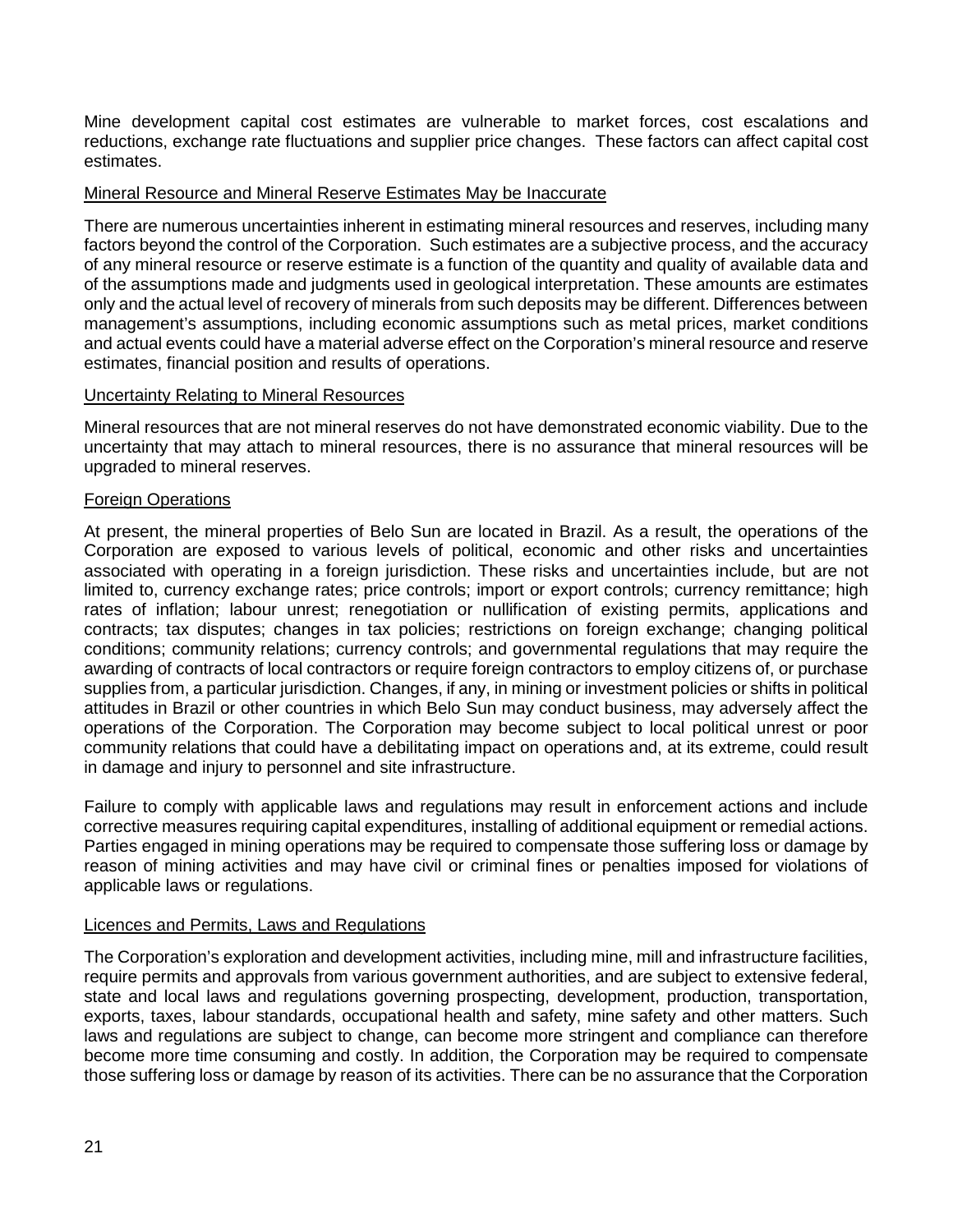will be able to maintain or obtain all necessary licences, permits and approvals that may be required to explore and develop its properties, commence construction or to operate its mining facilities.

The costs and potential delays associated with obtaining or maintaining the necessary authorizations and licences and complying with these authorizations, licences and applicable laws and regulations could stop or materially delay or restrict the Corporation from proceeding with the development of the Volta Grande Gold Project. The recent litigation process with the Agrarian Court of Altamira, and other claims and injunctions brought against the Corporation are examples of legal claims that affect, and may continue to affect, the Volta Grande Gold Project. Any failure to comply with applicable laws, regulations, authorizations or licences, even if inadvertent, could result in interruption or termination of exploration, development or mining operations or logistics operations, or material fines, penalties or other liabilities that could have a material adverse effect on the Corporation's business, reputation, properties, results of operations, financial condition, prospects or community relations. Claims, lawsuits and injunctions may be brought by parties looking to prevent the Corporation from advancing its projects. The Corporation can make no assurance that it will be able to maintain or obtain all of the required mineral licences and authorizations on a timely basis, if at all. There is no assurance that it will obtain the corresponding mining concessions, or that if they are granted, that the process will not be heavily contested and thus costly and time consuming to the Corporation. In addition, it may not obtain one or more licences. Any such failure may have a material adverse effect on the Corporation's business, results of operations and financial condition.

# **Environmental**

The Company's activities are subject to extensive federal, state and local laws and regulations governing environmental protection and employee health and safety. Environmental legislation is evolving in a manner that is creating stricter standards, while enforcement, fines and penalties for non-compliance are more stringent. The cost of compliance with changes in governmental regulations has the potential to reduce the profitability of operations. Furthermore, any failure to comply fully with all applicable laws and regulations could have significant adverse effects on the Company, including the suspension or cessation of operations.

The current and future operations of the Corporation, including development and mining activities, are subject to extensive federal, state and local laws and regulations governing environmental protection, including protection and remediation of the environment and other matters. Activities at the Corporation's properties may give rise to environmental damage and create liability for the Corporation for any such damage or any violation of applicable environmental laws. To the extent the Corporation is subject to environmental liabilities, the payment of such liabilities or the costs that the Corporation may incur to remedy environmental pollution would reduce otherwise available funds and could have a material adverse effect on the Corporation. If the Corporation is unable to fully remedy an environmental problem, it might be required to suspend operations or enter into interim compliance measures pending completion of the required remedy. The potential exposure may be significant and could have a material adverse effect. The Corporation intends to minimize risks by taking steps to ensure compliance with environmental, health and safety laws and regulations and operating to applicable environmental standards.

Many of the local, state and federal environmental laws and regulations require the Corporation to obtain licences for its activities. The Corporation must update and review its licences from time to time, and is subject to environmental impact analyses and public review processes prior to approval of new activities. In particular, the Corporation's mineral project is located in the Volta Grande do Xingu region, in the area proximal to the Belo Monte hydroelectric plant, on the Xingu River, which is one of the Amazon's most important rivers. Due to the existence of communities of indigenous peoples and the region's biodiversity,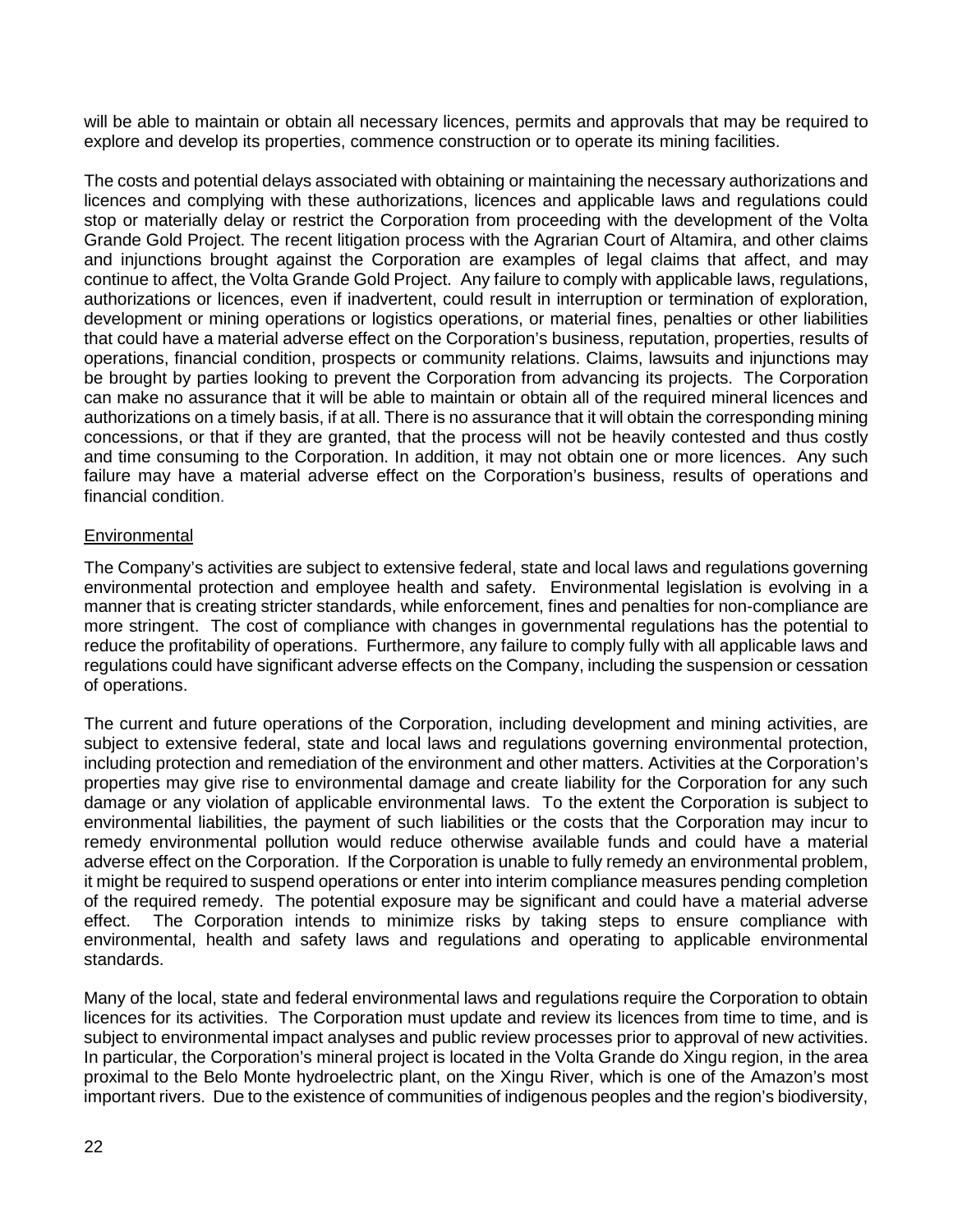the environmental licensing process of the Belo Monte dam has attracted a great deal of attention from the local communities, non-governmental organizations, the Federal Public Prosecutor Office, the Brazilian Institute of Environment and Renewable Natural Resources, and other Brazilian and foreign institutions. Therefore, environmental licensing of the Volta Grande Project and relations with local communities may be more challenging and time consuming and subject to greater scrutiny as compared to the environmental licensing process and community and social relations for other mineral projects conducted in Brazil. Belo Sun can make no assurance that it will be able to maintain or obtain all of the required environmental and social licences on a timely basis, if at all.

In addition, it is possible that future changes in applicable laws, regulations and authorizations or changes in enforcement or regulatory interpretation could have a significant impact on the Corporation's activities. Those risks include, but are not limited to, the risk that regulatory authorities may increase bonding requirements beyond the Corporation's or its subsidiaries' financial capabilities. Developments elsewhere in the Brazilian mining industry or in relation to Brazilian mining legislation may add to regulatory processes and requirements, including additional scrutiny of all current permitting applications.

# Liquidity Concerns and Future Financings

The Corporation will require significant capital and operating expenditures in connection with the development of the Volta Grande Project. There can be no assurance that the Corporation will be successful in obtaining the required financing as and when needed. Volatile markets may make it difficult or impossible for the Corporation to obtain debt or equity financing on favourable terms, if at all. Failure to obtain additional financing on a timely basis may cause the Corporation to postpone or slow down its development plans, forfeit rights in some or all of the Corporation's properties or reduce or terminate some or all of its activities. In the event that the Corporation completes an equity financing, such financing could be extremely dilutive to current shareholders who invested in the Corporation at higher share prices and dilutive as compared to the Corporation's estimated net asset value per share and mineral resource or reserve ounces per share.

# Title to Properties

The acquisition of title to resource properties is a very detailed and time-consuming process. The Corporation holds its interest in its properties indirectly through exploration permits and exploration applications. Title to, and the area of, the permits may be disputed or applications may lapse. There is no guarantee that such title will not be challenged or impaired. There may be challenges to the title of the properties in which the Corporation may have an interest, which, if successful, could result in the loss or reduction of the Corporation's interest in the properties. There are garimpeiros (informal miners) operating within the Corporation's property, and there may be issues and difficulties that could arise, including title disputes and the risk of the garimpeiros encroaching onto active areas of the Volta Grande Project.

The Corporation may need to acquire title to additional surface rights and property interests to further exploration and development activities. There can be no assurances that the Corporation will be able to acquire such additional surface rights. To the extent additional surface rights are available, they may only be acquired at significantly increased prices, potentially adversely affecting financial performance of the Corporation.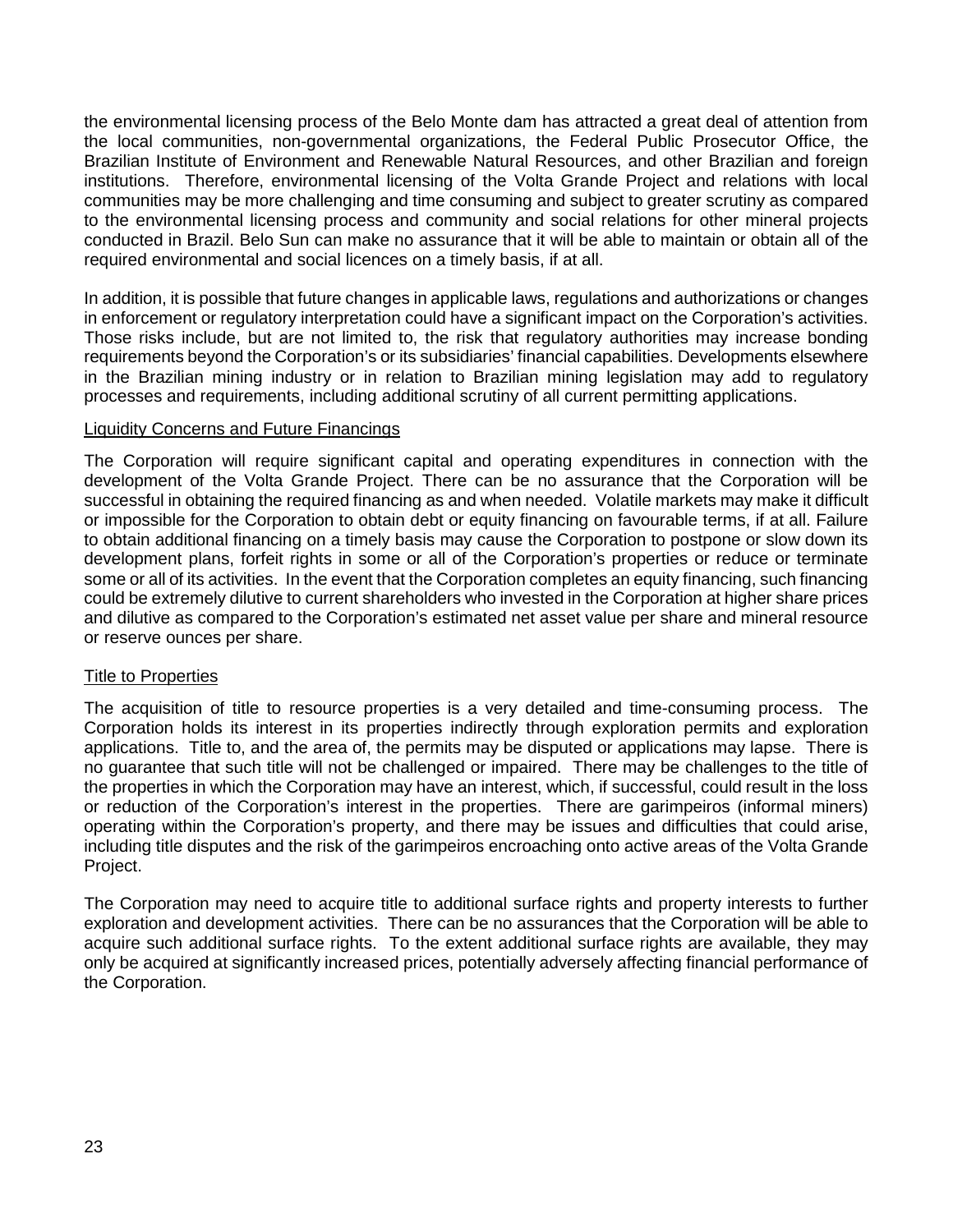# Project Development Costs

The Company plans to continue to develop its Volta Grande Project. There can be no assurance that this project will be fully developed in accordance with the Company's current plans or completed on time or to budget, or at all.

# **Litigation**

Belo Sun has entered into legal binding agreements with various third parties on a consulting and partnership basis. The rights and obligations that arise from such agreements are open to interpretation and Belo Sun may disagree with the position taken by the various other parties resulting in a dispute that could potentially initiate litigation and cause Belo Sun to incur legal costs in the future. Given the speculative and unpredictable nature of litigation, the outcome of any future disputes could have a material adverse effect on Belo Sun.

#### Dependence on Key Personnel

The success of the Company is dependent upon the efforts and abilities of its senior management and board of directors. The loss of any member of the management team or board of directors could have a material adverse effect upon the business and prospects of the Company. In such event, the Company will seek satisfactory replacements but there can be no guarantee that appropriate personnel will be found.

#### Conflicts of Interest

Certain of the directors and officers of the Company may serve from time to time as directors, officers, promoters and members of management of other companies involved in mining or natural resource exploration and development and therefore it is possible that a conflict may arise between their duties as a director or officers of the Company and their duties as a director, officer, promoter or member of management of such other companies.

The directors and officers of the Company are aware of the existence of laws governing accountability of directors and officers for corporate opportunity and requiring disclosures by directors of conflicts of interest and the Company will rely upon such laws in respect of any directors' and officers' conflicts of interest or in respect of any breaches of duty by any of its directors or officers. All such conflicts will be disclosed by such directors or officers in accordance with applicable laws and the directors and officers will govern themselves in respect thereof to the best of their ability in accordance with the obligations imposed upon them by law.

#### **Disclosure Controls and Procedures**

Management of the Company is responsible for establishing and maintaining disclosure controls and procedures. Management has designed such disclosure controls and procedures, or caused them to be designed under its supervision, to provide reasonable assurance that material information relating to the Company, including its consolidated subsidiaries, is made known to the Chief Executive Officer and the Chief Financial Officer by others within those entities.

The CEO and CFO have evaluated (or caused to be evaluated under their supervision) the effectiveness of the Company's disclosure controls and procedures as at December 31, 2018. Based upon the results of that evaluation, the CEO and CFO have concluded that as at December 31, 2018, the Company's disclosure controls and procedures were effective.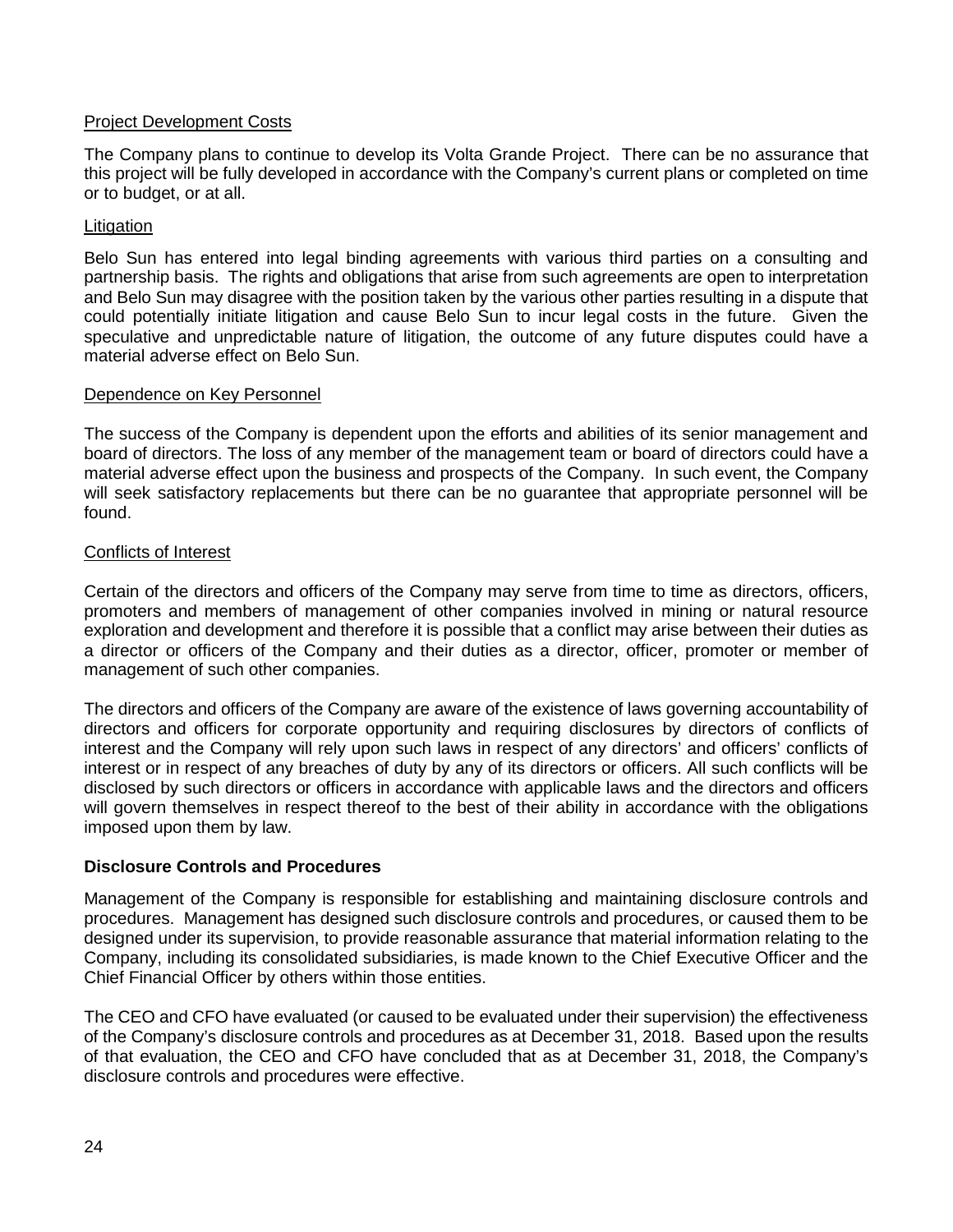## Internal Control Over Financial Reporting

Management, including the CEO and CFO, is responsible for establishing and maintaining adequate internal control over financial reporting. Under their supervision, the Company's internal control over financial reporting is a process designed to provide reasonable assurance regarding the reliability of financial reporting and the preparation of financial statements for external purposes in accordance with IFRS. The Company's internal control over financial reporting includes policies and procedures that:

▪ Pertain to the maintenance of records that, in reasonable detail, accurately and fairly reflect the transactions, acquisitions and dispositions of the assets of the Company;

▪ Provide reasonable assurance regarding the prevention or timely detection of unauthorized acquisition, use or disposition of the Company's assets that could have a material effect on the annual or interim financial statements.

Management used the criteria set forth by the Committee of Sponsoring Organizations of the Treadway Commission on Internal Control (COSO - 1992) Framework to design the Company's internal control over financial reporting.

The CEO and CFO have evaluated (or caused to be evaluated under their supervision) the Company's internal control over financial reporting as at December 31, 2018. Based on this assessment, the CEO and CFO have concluded that the Company's internal control over financial reporting was effective as at December 31, 2018.

There has been no change in the Company's internal control over financial reporting during the year ended December 31, 2018 that has materially affected, or is reasonably likely to materially affect, the Company's internal control over financial reporting.

#### Limitations of Controls and Procedures

The Company's management, including the Chief Executive Officer and Chief Financial Officer, believe that disclosure controls and procedures and internal control over financial reporting, no matter how well conceived and operated, can provide only reasonable, not absolute, assurance that the objectives of the control system are met. Further, the design of a control system must reflect the fact that there are resource constraints, and the benefits of controls must be considered relative to their costs. Because of the inherent limitations in all control systems, they cannot provide absolute assurance that all control issues and instances of fraud, if any, within the Company have been prevented or detected. These inherent limitations include the realities that judgments in decision-making can be faulty, and that breakdowns can occur because of simple error or mistake. Additionally, controls can be circumvented by the individual acts of some persons, by collusion of two or more people, or by unauthorized override of the controls. The design of any control system also is based in part upon certain assumptions about the likelihood of future events, and there can be no assurance that any design will succeed in achieving its stated goals under all potential future conditions. Accordingly, because of the inherent limitations in a cost-effective control system, misstatements due to error or fraud may occur and not be detected.